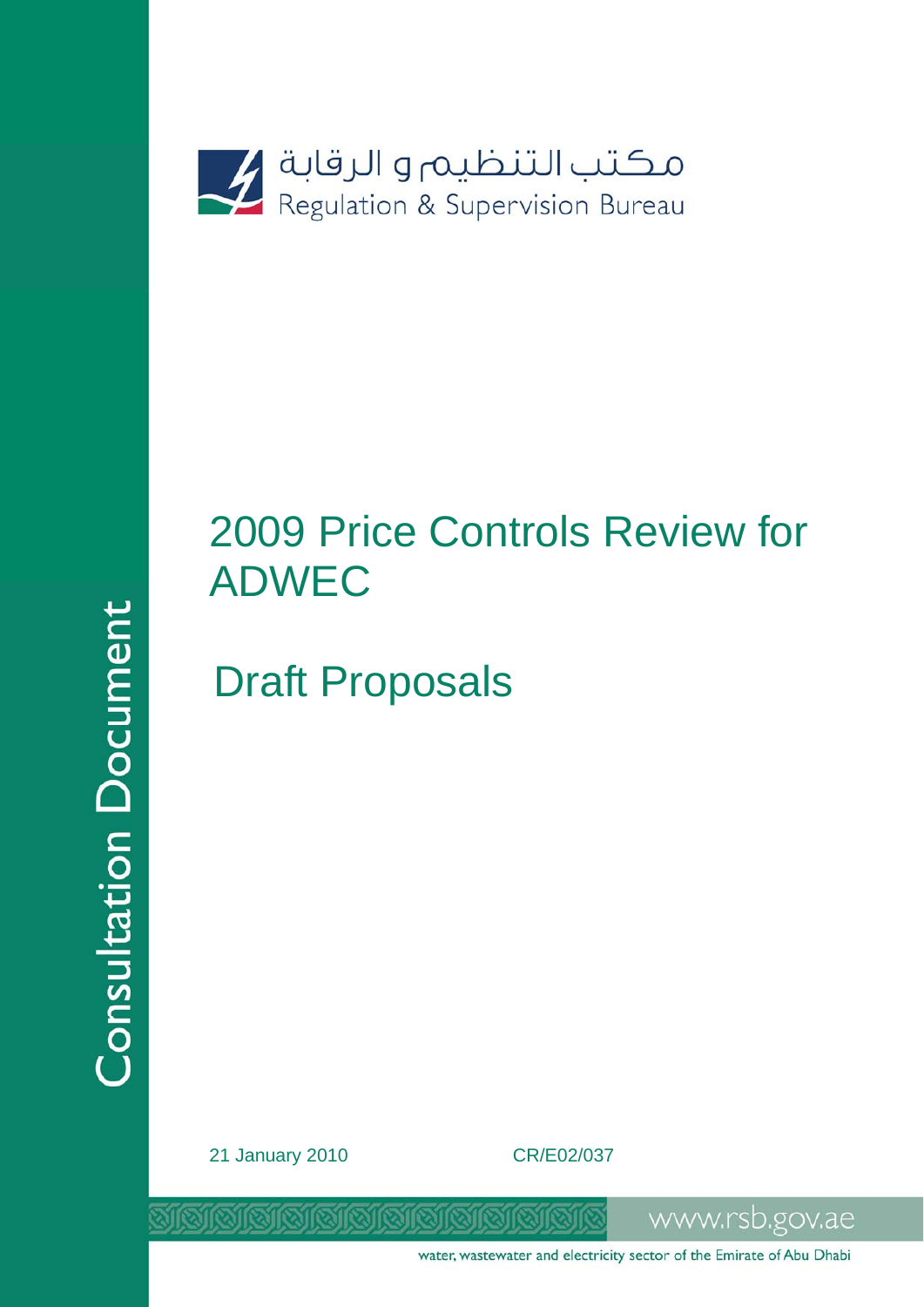| Document   | Approved by | <b>Recipients of controlled copies</b> |
|------------|-------------|----------------------------------------|
| CR/E02/037 | <b>NSC</b>  | ADWEC, ADWEA, Bureau's Library         |

# **2009 Price Controls Review for ADWEC**

# **Draft Proposals**

**CR/E02/037** 

**21 January 2010** 

| 2009 Price Controls Review for ADWEC: Draft Proposals |            |                |                  |             |  |
|-------------------------------------------------------|------------|----------------|------------------|-------------|--|
| Author                                                | Document   | Version        | Publication date | Approved by |  |
| AR / MPC                                              | CR/E02/037 | <b>Issue 1</b> | 21 January 2010  | <b>NSC</b>  |  |
|                                                       |            | Page 1 of 29   |                  |             |  |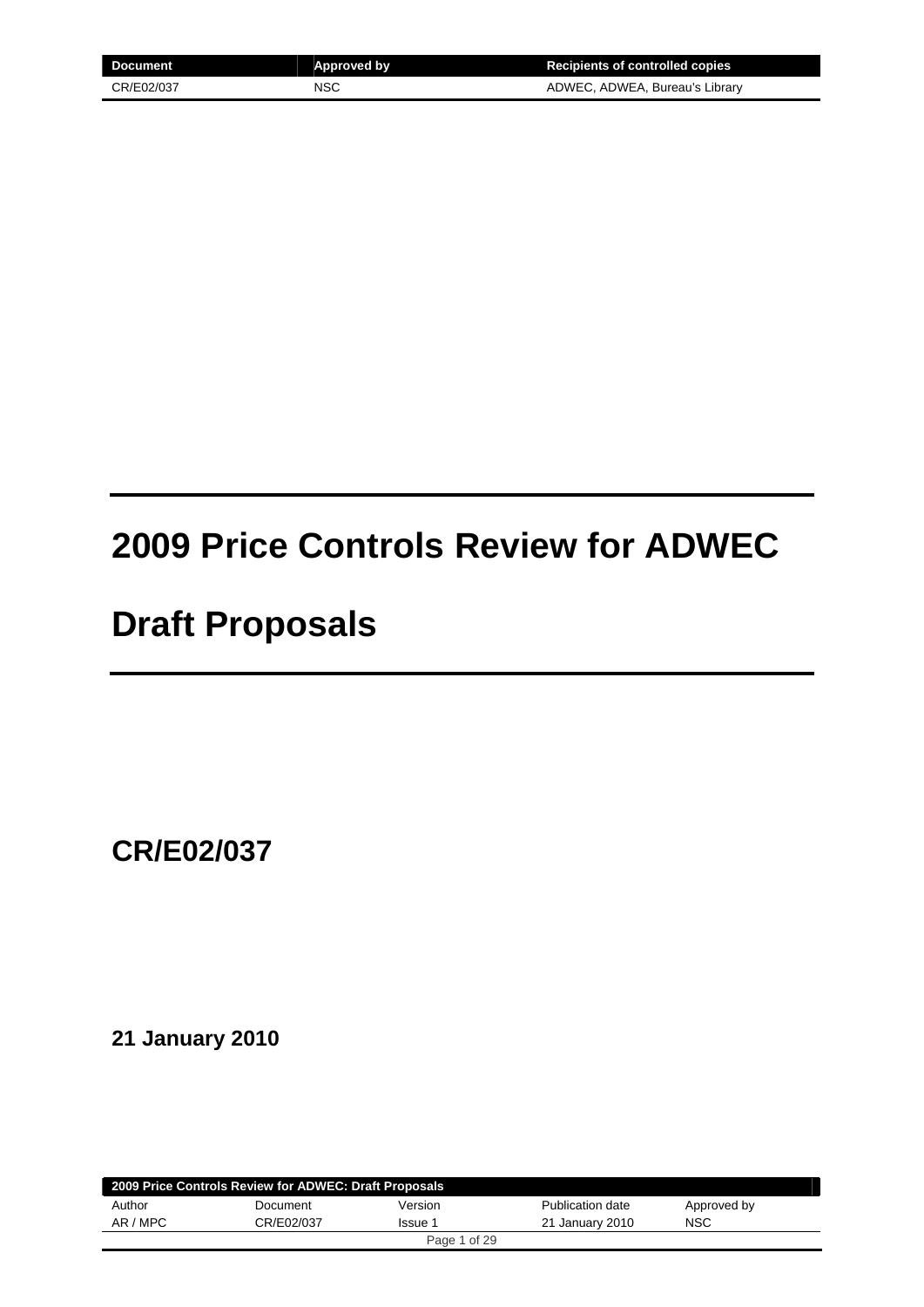# **Contents**

| 1. |                                                                               |
|----|-------------------------------------------------------------------------------|
|    |                                                                               |
|    |                                                                               |
|    |                                                                               |
|    |                                                                               |
|    |                                                                               |
|    |                                                                               |
| 2. |                                                                               |
|    |                                                                               |
|    |                                                                               |
|    |                                                                               |
|    |                                                                               |
|    |                                                                               |
|    | Capitalisation of ADWEC and treatment of profits from Unlicensed Activities17 |
|    |                                                                               |
| 3. |                                                                               |
|    |                                                                               |
|    |                                                                               |
|    |                                                                               |
|    |                                                                               |
|    | 22                                                                            |
|    |                                                                               |
| 4. |                                                                               |
|    |                                                                               |
|    |                                                                               |
|    |                                                                               |
|    |                                                                               |
|    |                                                                               |
|    |                                                                               |

| 2009 Price Controls Review for ADWEC: Draft Proposals |            |         |                  |             |  |
|-------------------------------------------------------|------------|---------|------------------|-------------|--|
| Author                                                | Document   | Version | Publication date | Approved by |  |
| AR / MPC                                              | CR/E02/037 | Issue 1 | 21 January 2010  | NSC         |  |
| Page 2 of 29                                          |            |         |                  |             |  |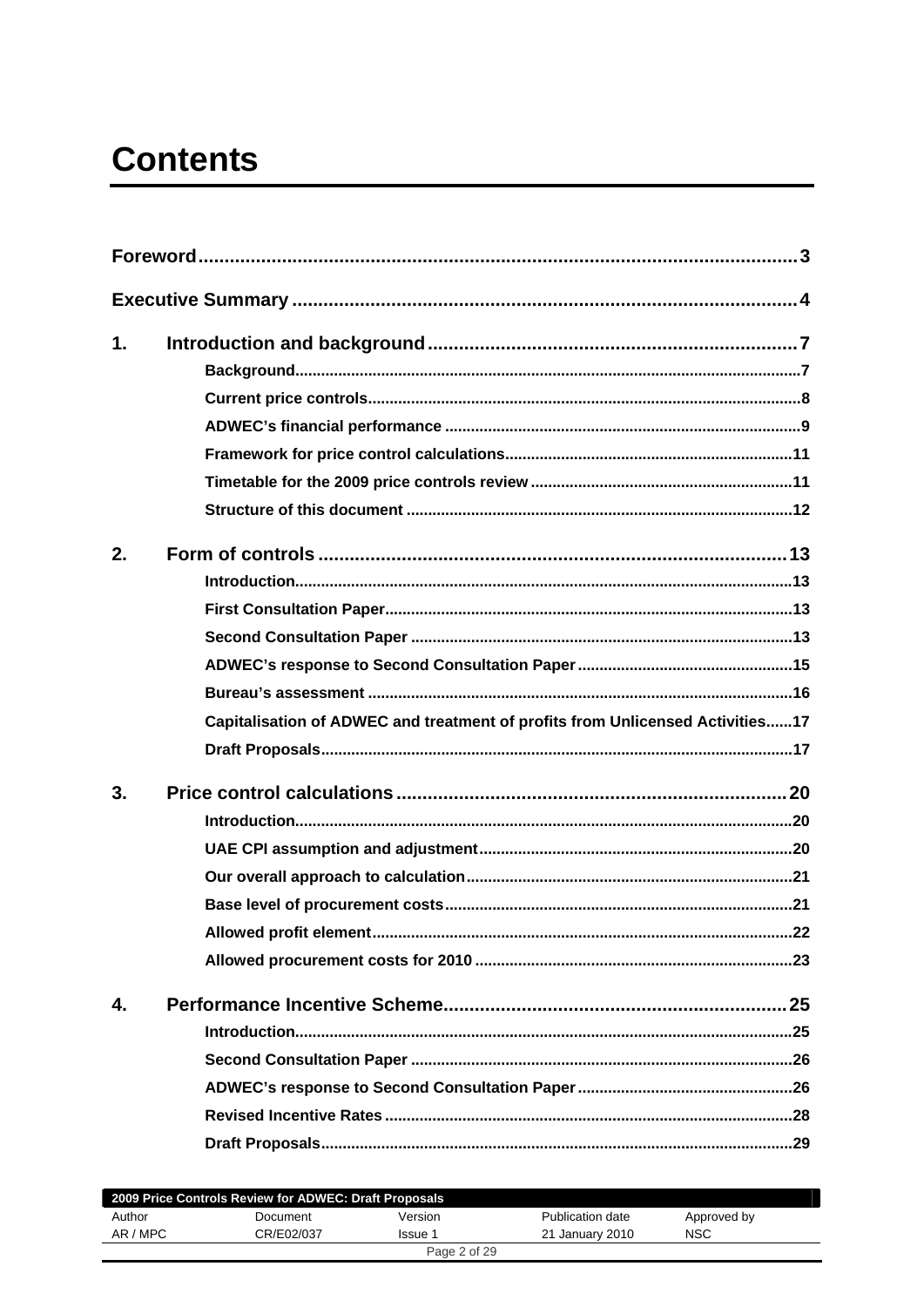# *Foreword*

- 1. The previous price controls for ADWEC were intended to be replaced by new price controls for 2010 onwards.
- 2. In March 2009, we published the Second Consultation Paper following a response from ADWEC to our First Consultation Paper which supported our proposal to subject it to a different control cycle and structure than the other price-controlled companies in the sector. The Second Consultation Paper set out more details on our thinking on the new price control framework. In August 2009, we received a generally positive response from ADWEC to the paper.
- 3. This present document describes our Draft Proposals for the new controls for ADWEC, taking into account ADWEC's response to the Second Consultation Paper. Under the proposed new framework, PWPA and fuel costs will continue to be treated on a pass-through basis. The price controls, focusing on ADWEC's procurement cost (mainly staff and administrative costs) with an enhanced Performance Incentive Scheme (PIS), will apply for five years (2010-2015). However, to enable the price control to respond flexibly to changes in ADWEC's workload, at the end of each year, the price-controlled procurement cost for the next year can be automatically adjusted for pre-specified criteria. We have also proposed a new treatment of any profits earned from ADWEC's unlicensed activities.
- 4. Written responses to the Draft Proposals are requested by **4 March 2010** to the following address:

Mark Clifton Director of Economic Regulation Regulation and Supervision Bureau PO Box 32800, Abu Dhabi Fax: 02-4439-334 Email: mpclifton@rsb.gov.ae

5. Following consideration of responses to the Draft Proposals, we intend to issue our Final Proposals for ADWEC's new price controls in April 2010.

# **NICK CARTER**

# **DIRECTOR GENERAL**

| 2009 Price Controls Review for ADWEC: Draft Proposals |            |              |                  |             |  |
|-------------------------------------------------------|------------|--------------|------------------|-------------|--|
| Author                                                | Document   | Version      | Publication date | Approved by |  |
| AR / MPC                                              | CR/E02/037 | Issue 1      | 21 January 2010  | NSC         |  |
|                                                       |            | Page 3 of 29 |                  |             |  |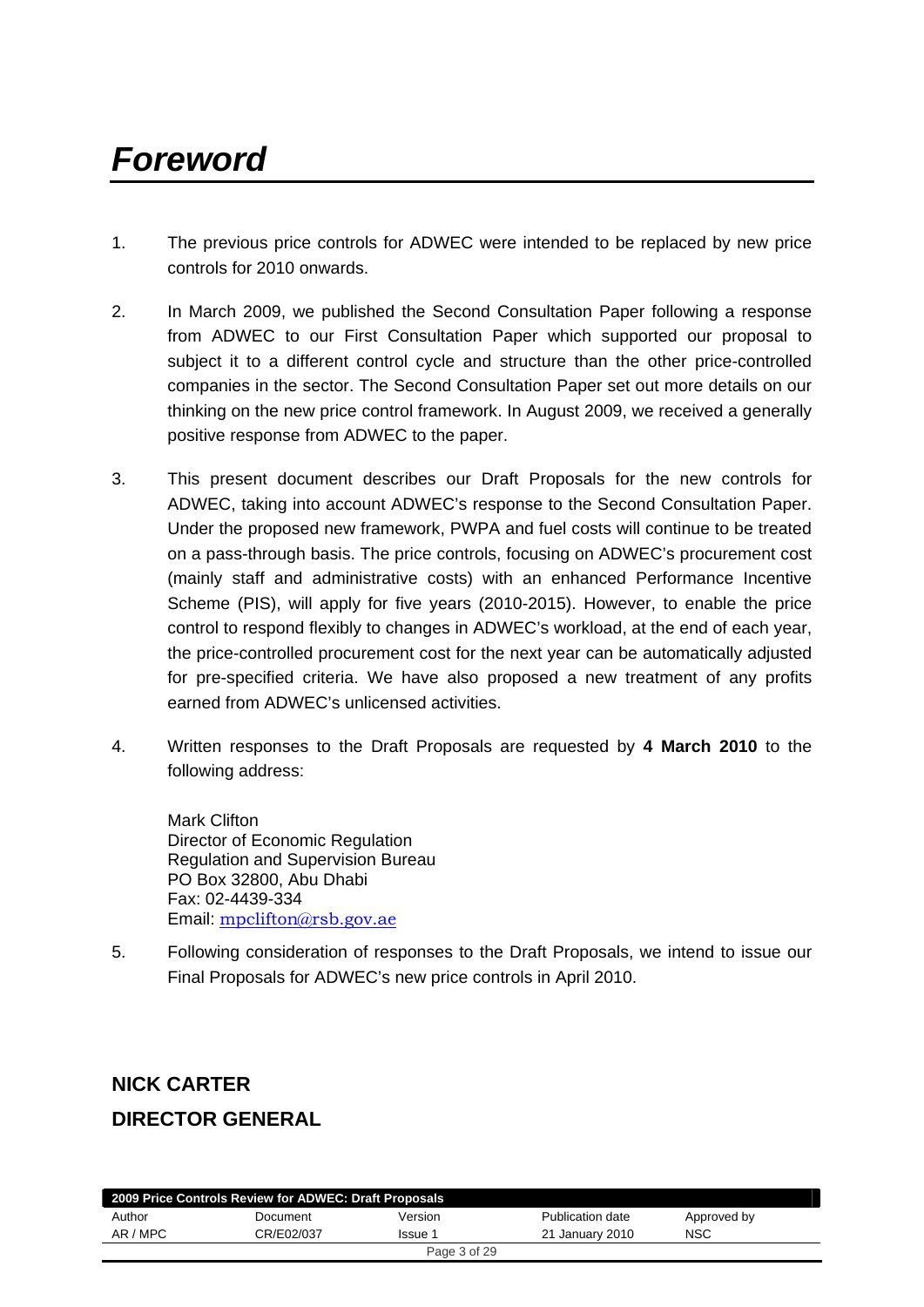#### **Introduction**

1. This document describes our Draft Proposals for the new price controls for ADWEC for 2010 onwards, taking into account ADWEC's response to the Second Consultation Paper published in March 2009.

#### **Draft Proposals**

#### *Retention of main features*

- 2. Under our proposed new framework for ADWEC's price controls for 2010 onwards, the following main features of the existing price controls will continue:
	- (a) Current pass-through treatment of PWPA and fuel costs;
	- (b) Current separation of controls between water and electricity businesses; and
	- (c) Current scope of controls (i.e., covering only the Licensed Activities);

#### *Price-controlled procurement costs for 2010*

3. The price-controlled procurement costs for water and electricity businesses of ADWEC's Licensed Activities for 2010 onwards will be as follows:

| $1400$ $11.7110$ $1100$ $10100$ $10110$ $11100$<br><b>PIGILI IVPVOUD</b> |             |                    |              |       |  |  |  |
|--------------------------------------------------------------------------|-------------|--------------------|--------------|-------|--|--|--|
| AED million, 2010 prices                                                 |             | <b>Electricity</b> | <b>Water</b> | Total |  |  |  |
| Allowed procurement cost for 2010                                        | 2010 prices | 20.99              | 22.31        | 43.30 |  |  |  |
| Bureau calculations<br>Source:                                           |             |                    |              |       |  |  |  |

#### **Table 1: Allowed procurement costs for 2010 – Draft Proposals**

4. As these procurement costs are based on an assumed UAE CPI for 2009, they will be adjusted for actual 2009 UAE CPI when available.

#### *Annual adjustments to procurement costs*

- 5. For 2011 onwards, the initial notified values will be adjusted each year by the standard CPI-X indexation and for actual cost deviation and performance as follows:
	- (a) If ADWEC's actual audited procurement costs for a year are higher or lower than its price-controlled procurement cost for that year by more than 10%, the price-controlled procurement cost applicable otherwise for the following year will be adjusted upward or downward by 10%.

| 2009 Price Controls Review for ADWEC: Draft Proposals |            |         |                  |             |  |
|-------------------------------------------------------|------------|---------|------------------|-------------|--|
| Author                                                | Document   | Version | Publication date | Approved by |  |
| AR / MPC                                              | CR/E02/037 | Issue 1 | 21 January 2010  | NSC         |  |
| Page 4 of 29                                          |            |         |                  |             |  |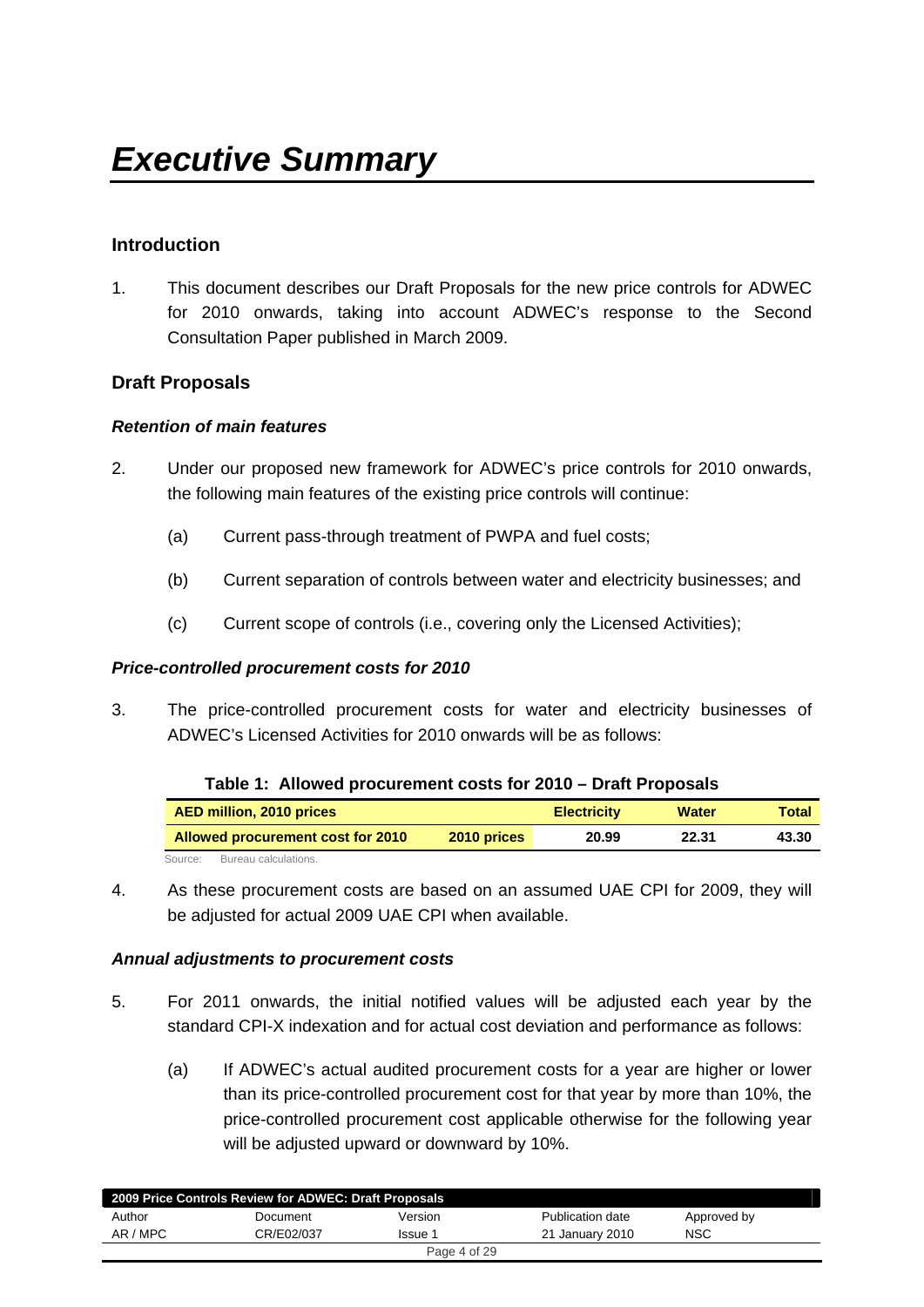- (b) If the Bulk Supply Tariff (BST) or the Seven-Year Planning Statement (7YS) is not approved by the Bureau by 17 December or 30 April, respectively, the price-controlled procurement cost for each of ADWEC's water and electricity businesses for the following year will be adjusted downward by 5% in each case.
- 6. For any additional workload requested or approved by the Bureau, the existing mechanism to allow pass-through of costs using a licence derogation will continue.
- 7. In respect of profits from Unlicensed Activities in 2010 and subsequent years, the Bureau proposes that ADWEC should continue to retain such profits (as retained earnings) on its balance sheet until it has adequate capital assets on a standalone basis to back the risks to which it is exposed. Thereafter, we propose that ADWEC should retain (as retained earnings on its balance sheet) 10% of such profits up to a maximum of AED 100 million per annum and the remaining profit should be passed on to the customers through the following year's BST (or BST Exceptional Charges) once the audited accounts confirming such profits are available.
- 8. The new framework will apply for 5 years from 1 January 2010 (i.e., from 2010 to 2014) and will be reviewed and revised, if necessary, in 2014 for 2015 onwards.

#### *Performance Incentive Scheme (PIS)*

9. Our Draft Proposals on the PIS are summarised in following two tables:

|                    | <b>Category A indicator</b>         | <b>Performance</b><br>target | <b>Incentive Rate</b> | <b>Bonuses /</b><br><b>Penalties</b> | <b>Cap on Bonuses /</b><br><b>Penalties</b> |
|--------------------|-------------------------------------|------------------------------|-----------------------|--------------------------------------|---------------------------------------------|
| <b>Electricity</b> | <b>Timeliness of Audited SBA</b>    | 30 April                     | 35,000 AED/month      | Only penalty                         | 12 times incentive rate                     |
|                    | <b>Timeliness of Audited PCR</b>    | 30 April                     | 35,000 AED/month      | Both bonus/penalty                   | 6/12 times incentive rate                   |
|                    | Timeliness of AIS                   | 31 October                   | 105,000 AED/month     | Both bonus/penalty                   | 6/12 times incentive rate                   |
|                    | Accuracy of Peak Demand<br>Forecast | $+/-2%$                      | 105,000 AED/1%        | Both bonus/penalty                   | 1% of procurement cost                      |
| <b>Water</b>       | Timeliness of Audited SBA           | 30 April                     | 37,000 AED/month      | Only penalty                         | 12 times incentive rate                     |
|                    | <b>Timeliness of Audited PCR</b>    | 30 April                     | 37,000 AED/month      | Both bonus/penalty                   | 6/12 times incentive rate                   |
|                    | Timeliness of AIS                   | 31 October                   | 112,000 AED/month     | Both bonus/penalty                   | 6/12 times incentive rate                   |
|                    | Accuracy of Peak Demand<br>Forecast | $+/-2%$                      | 112,000 AED/1%        | Both bonus/penalty                   | 1% of procurement cost                      |

#### **Table 2: Category A Indicators for ADWEC – Draft Proposals**

Notes: SBAs = Separate Business Accounts; PCR = Price Control Return; AIS = Annual Information Submission

#### **Table 3: Category B Indicators for ADWEC – Draft Proposals**

| <b>Category B Indicator</b>                               | Cap on financial adjustments |
|-----------------------------------------------------------|------------------------------|
| <b>Generation Security Standard</b>                       | Overall cap of               |
| <b>Desalination Security Standard</b>                     | 1%                           |
| Interim profit & loss account timeliness                  | of procurement cost          |
| Annual future fuel supply requirement forecast submission | for each year                |

| 2009 Price Controls Review for ADWEC: Draft Proposals |            |              |                  |             |  |
|-------------------------------------------------------|------------|--------------|------------------|-------------|--|
| Author                                                | Document   | Version      | Publication date | Approved by |  |
| AR / MPC                                              | CR/E02/037 | Issue 1      | 21 January 2010  | NSC         |  |
|                                                       |            | Page 5 of 29 |                  |             |  |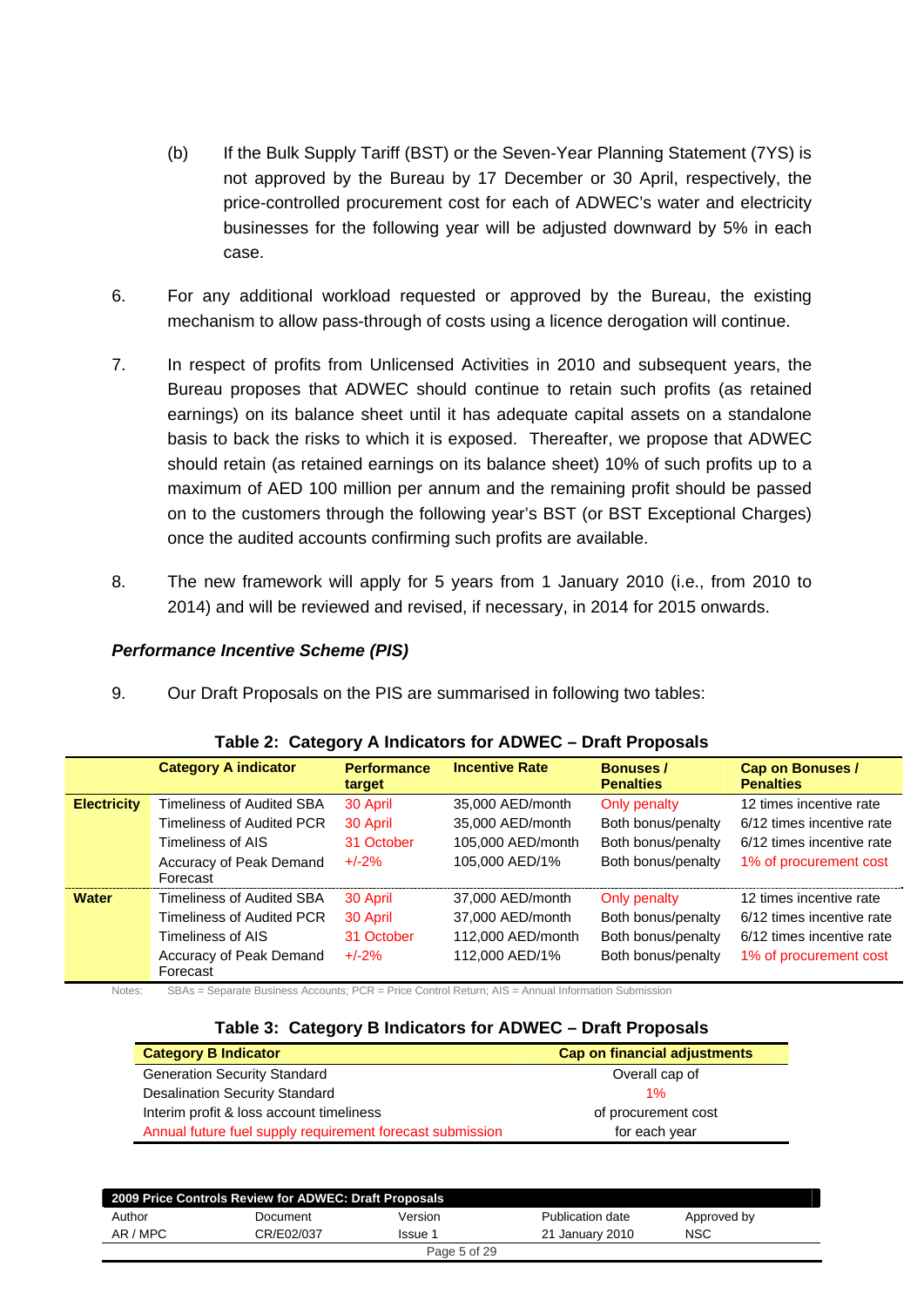- 10. In addition to the revised incentive rates which will apply to ADWEC's performance in 2010 and thereafter, note the following main changes from the existing PIS (shown in RED font in the above tables):
	- (a) Change in target dates for Category A timeliness indicators (consistent with recent changes for the network companies);
	- (b) Penalty only (no bonus) for audited accounts related Category A indicator (consistent with recent changes for the network companies);
	- (c) Targets for Category A demand forecasting accuracy indicators expressed in percentage terms;
	- (d) An individual cap on the bonus/penalty for Category A demand forecasting accuracy indicators (no need for an overall cap for Category A indicators);
	- (e) An additional Category B indicator relating to fuel forecast submission; and
	- (f) Reduction in overall cap on Category B indicators to 1% of procurement cost (consistent with recent changes for the network companies).

| 2009 Price Controls Review for ADWEC: Draft Proposals |            |         |                  |             |  |
|-------------------------------------------------------|------------|---------|------------------|-------------|--|
| Author                                                | Document   | Version | Publication date | Approved by |  |
| AR / MPC                                              | CR/E02/037 | Issue 1 | 21 January 2010  | <b>NSC</b>  |  |
| Page 6 of 29                                          |            |         |                  |             |  |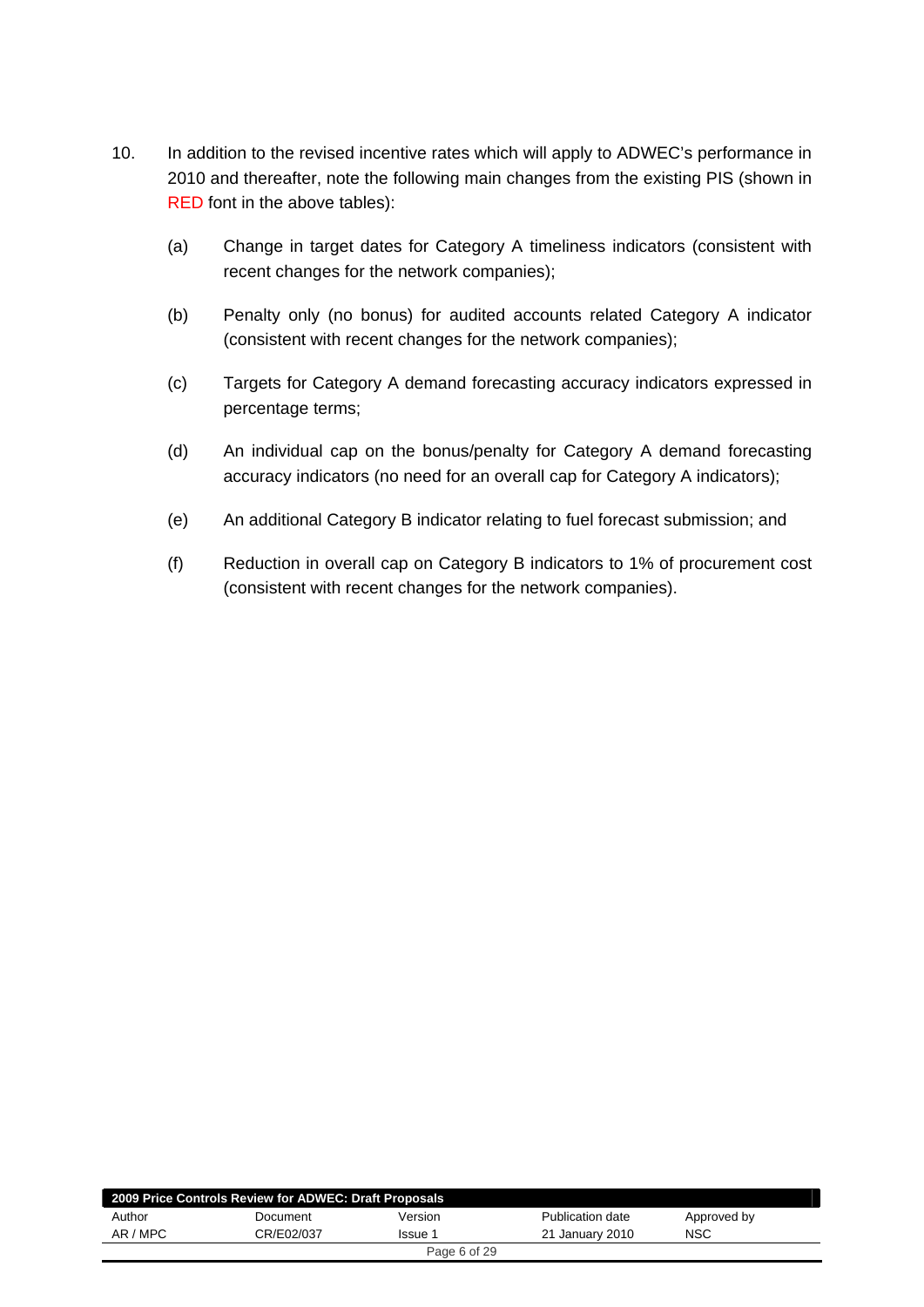# **Background**

- 1.1 The water and electricity sector in the Emirate of Abu Dhabi is characterised by the single-buyer structure whereby Abu Dhabi Water and Electricity Company (ADWEC) purchases water and electricity from a number of production companies, both inside and outside the Emirate of Abu Dhabi, under the terms of long-term Power and Water Purchase Agreements (PWPAs). This water and electricity is then sold by ADWEC to the two distribution companies (AADC and ADDC) at Bulk Supply Tariffs (BSTs) (referred to as the "**Licensed Activities**") and to certain utilities outside the Emirate (referred to as the "**Unlicensed Activities**"). ADWEC also procures natural gas for the production companies.
- 1.2 Like other monopoly companies in the sector (AADC, ADDC, ADSSC, RASCO and TRANSCO), ADWEC is subject to the CPI-X price controls set by the Bureau. These price controls have been reset after 3 or 4 years:
	- (a) The first price controls (PC1) set in 1999 ran for four years (1999-2002);
	- (b) The second price controls (PC2) applied for three years (2003-2005); and
	- (c) The third price controls (PC3) were set in 2005 for four years (2006-2009).
- 1.3 PC3 controls for ADWEC and the network companies in the sector were intended to apply until the end of 2009 and required new price controls from 1 January 2010. The Bureau has recently published its Final Proposals (4 November 2009) for PC4 controls for the network companies.
- 1.4 In contrast to the network companies in the sector, ADWEC has a negligible capital base. However, it manages a number of long-term PWPAs with production plants both inside and outside the Emirate of Abu Dhabi. ADWEC handles an annual turnover of about AED 6.7 billion (in 2008) for its Licensed Activities, which is more than half of the total turnover of the sector (about AED 12.4 billion in 2008). It undertakes two further important work streams each year; namely, preparation of the BST and the Seven-Year Statement (7YS), which have significant implications for the entire sector.
- 1.5 Further, ADWEC deals with the trading of electricity and water with other Emirates in the UAE (with a turnover of about AED 1.5 billion in 2008) and the GCC countries.

| 2009 Price Controls Review for ADWEC: Draft Proposals |            |              |                  |             |  |
|-------------------------------------------------------|------------|--------------|------------------|-------------|--|
| Author                                                | Document   | Version      | Publication date | Approved by |  |
| AR / MPC                                              | CR/E02/037 | Issue 1      | 21 January 2010  | <b>NSC</b>  |  |
|                                                       |            | Page 7 of 29 |                  |             |  |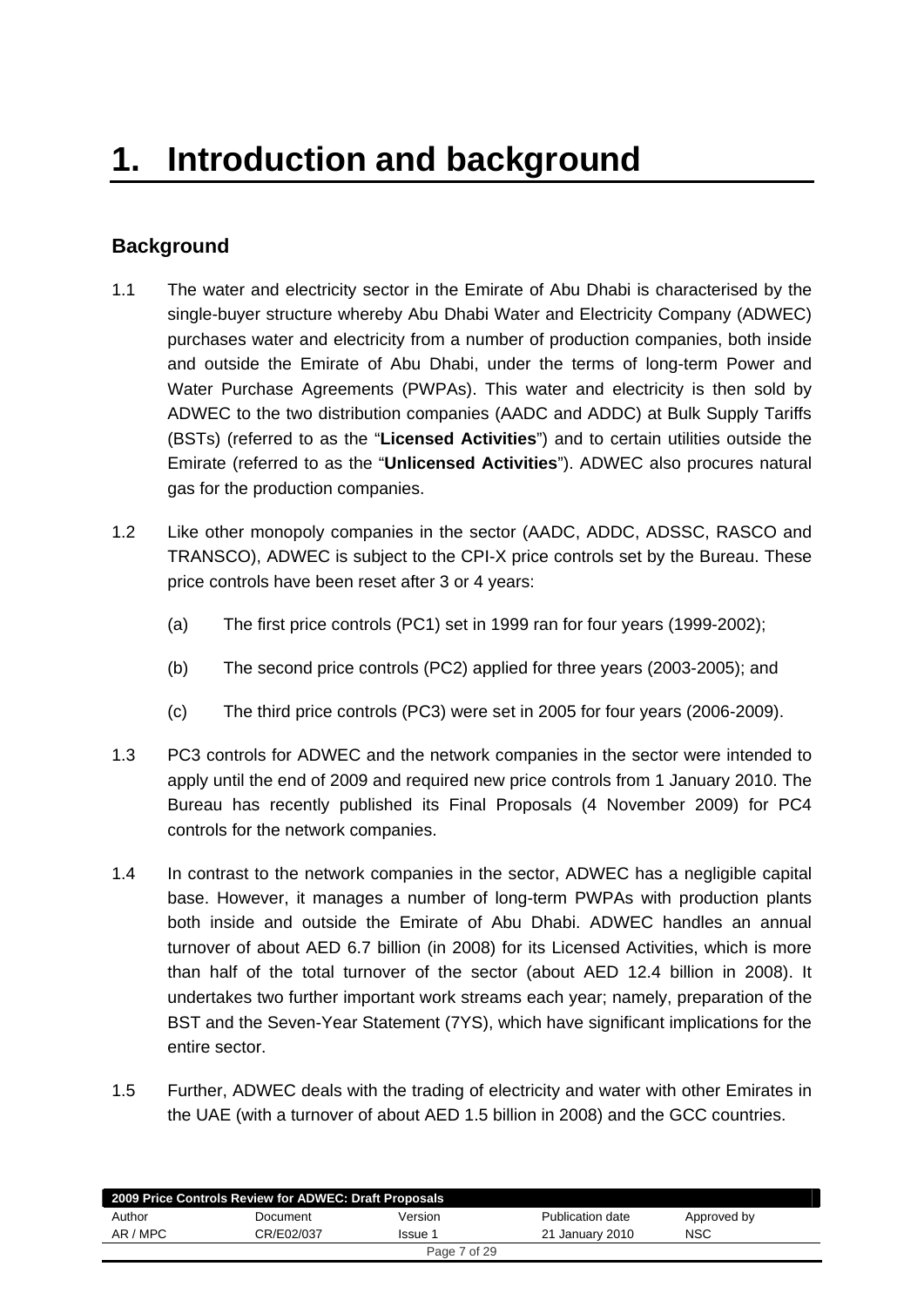1.6 ADWEC's licence defines two separate businesses (water and electricity) for its Licensed Activities. Each year, it produces audited Separate Business Accounts (SBAs), allocating costs and incomes in accordance with the Bureau's guidelines, and audited Price Control Returns (PCRs) showing compliance against the price controls.

# **Current price controls**

1.7 The price controls have been in the form of revenue caps, defining Maximum Allowed Revenue (MAR) for ADWEC's Licensed Activities, for each year of the price control duration as follows:

 $MAR = PWPA \text{ costs } + Fuel \text{ costs } + A + Q - K$ 

where:

- (a) **PWPA and fuel costs** are the costs which are pass-through on an actual basis subject to ADWEC's economic purchasing obligation.
- (b) **'A'** is the price-controlled procurement cost in UAE Dirhams (or AED) allowing ADWEC to recover its staff and other operating costs relating to the Licensed Activities. **'A'** is set by the Bureau for the first year of the control period and is then automatically adjusted each year according to the following formula for (i) the UAE Consumer Price Index (CPI) inflation for the previous year and (ii) an 'X' factor (zero to date) set by the Bureau:

 $A_t = A_{t-1} \times (1 + ((CPI_t - X) / 100))$ 

- (c) **'Q'** is the revenue adjustment for performance during a year under the Performance Incentive Scheme (PIS), discussed in Section 4 of this paper.
- (d) **'K'** is the correction factor adjusting any over- or under-recovery of revenue in the preceding year.
- 1.8 There have been separate price controls for the water and electricity businesses of ADWEC's Licensed Activities.
- 1.9 While Unlicensed Activities require the Bureau's prior consent (as per ADWEC's licence), these activities are not subject to any price controls by the Bureau and are financially ring-fenced to avoid any cross subsidy from licensed activities.
- 1.10 The following table summarises the allowed procurement costs in the price controls for the recent years:

|          | 2009 Price Controls Review for ADWEC: Draft Proposals |              |                  |             |  |
|----------|-------------------------------------------------------|--------------|------------------|-------------|--|
| Author   | Document                                              | Version      | Publication date | Approved by |  |
| AR / MPC | CR/E02/037                                            | Issue 1      | 21 January 2010  | <b>NSC</b>  |  |
|          |                                                       | Page 8 of 29 |                  |             |  |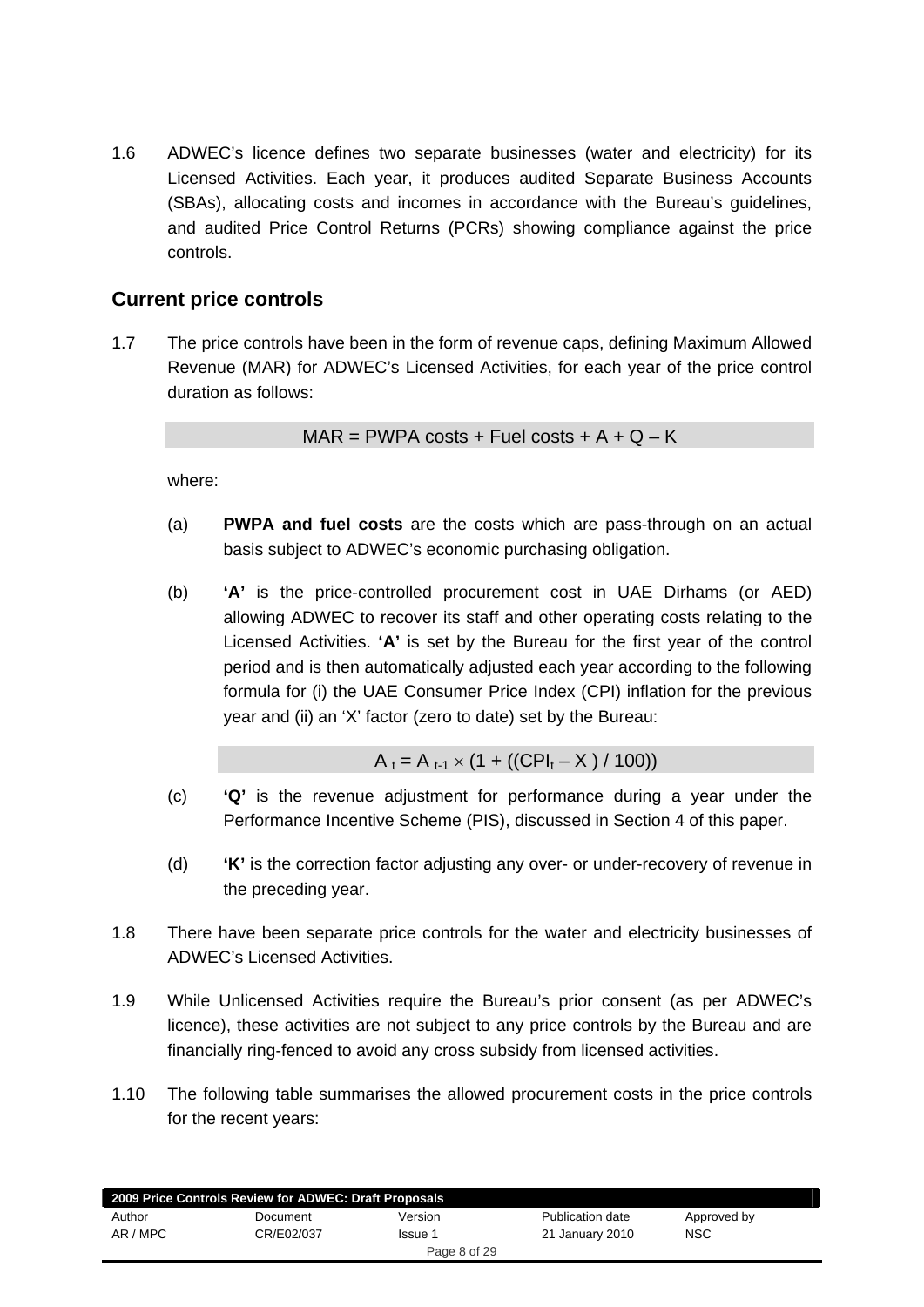|                                      |        | PC <sub>2</sub> |        |        |        | PC <sub>3</sub> |                     |  |
|--------------------------------------|--------|-----------------|--------|--------|--------|-----------------|---------------------|--|
| <b>AED millions (nominal prices)</b> | 2003   | 2004            | 2005   | 2006   | 2007   | 2008            | 2009<br>(estimated) |  |
| UAE CPI (base $2000 = 100$ )         | 109.10 | 114.60          | 121.70 | 133.00 | 147.80 | 165.98          | 167.12              |  |
| <b>UAE CPI Inflation</b>             | 3.12%  | 5.04%           | 6.20%  | 9.29%  | 11.13% | 12.30%          | 0.69%               |  |
| Electricity procurement cost         |        |                 |        | 11.80  | 12.90  | 14.33           | 16.09               |  |
| Water procurement cost               |        |                 |        | 7.56   | 8.26   | 9.18            | 10.31               |  |
| <b>Total procurement cost</b>        | 10.72  | 11.05           | 11.61  | 19.36  | 21.16  | 23.51           | 26.40               |  |

#### **Table 1.1: ADWEC's price-controlled procurement cost 'A'**

Source: Company's audited PCRs. Actual UAE CPI data for 2003-2007 from Ministry of Economy.

Notes: 2009 UAE CPI is as assumed by the Bureau for the PC4 Final Proposals dated 4 November 2009 for the network companies.

## **ADWEC's financial performance**

#### *Revenue and profit*

1.11 In line with the increase in electricity and water demand and production capacity in the sector, ADWEC's revenue (in nominal prices) from the sale of electricity and water to the distribution companies has increased from about AED 2.1 billion in 1999 to about AED 6.7 billion in 2008 i.e., an average rate of about 14% per annum (see **Figure 1.1** below). The revenue is projected to reach AED 10.6 billion in 2010 (source: ADWEC's 2009 AIS converted into nominal prices).



**Figure 1.1: ADWEC's total BST revenue** 

1.12 ADWEC's average annual profit for its Licensed Activities from 1999 to 2007 was around AED 6.2 million per annum, mainly from interest income and a nominal profit element allowed in the procurement cost. However, its net profit from the Unlicensed Activities has increased significantly in recent years, reaching over AED 440 million in 2008.

|          | 2009 Price Controls Review for ADWEC: Draft Proposals |              |                  |             |
|----------|-------------------------------------------------------|--------------|------------------|-------------|
| Author   | Document                                              | Version      | Publication date | Approved by |
| AR / MPC | CR/E02/037                                            | Issue 1      | 21 January 2010  | <b>NSC</b>  |
|          |                                                       | Page 9 of 29 |                  |             |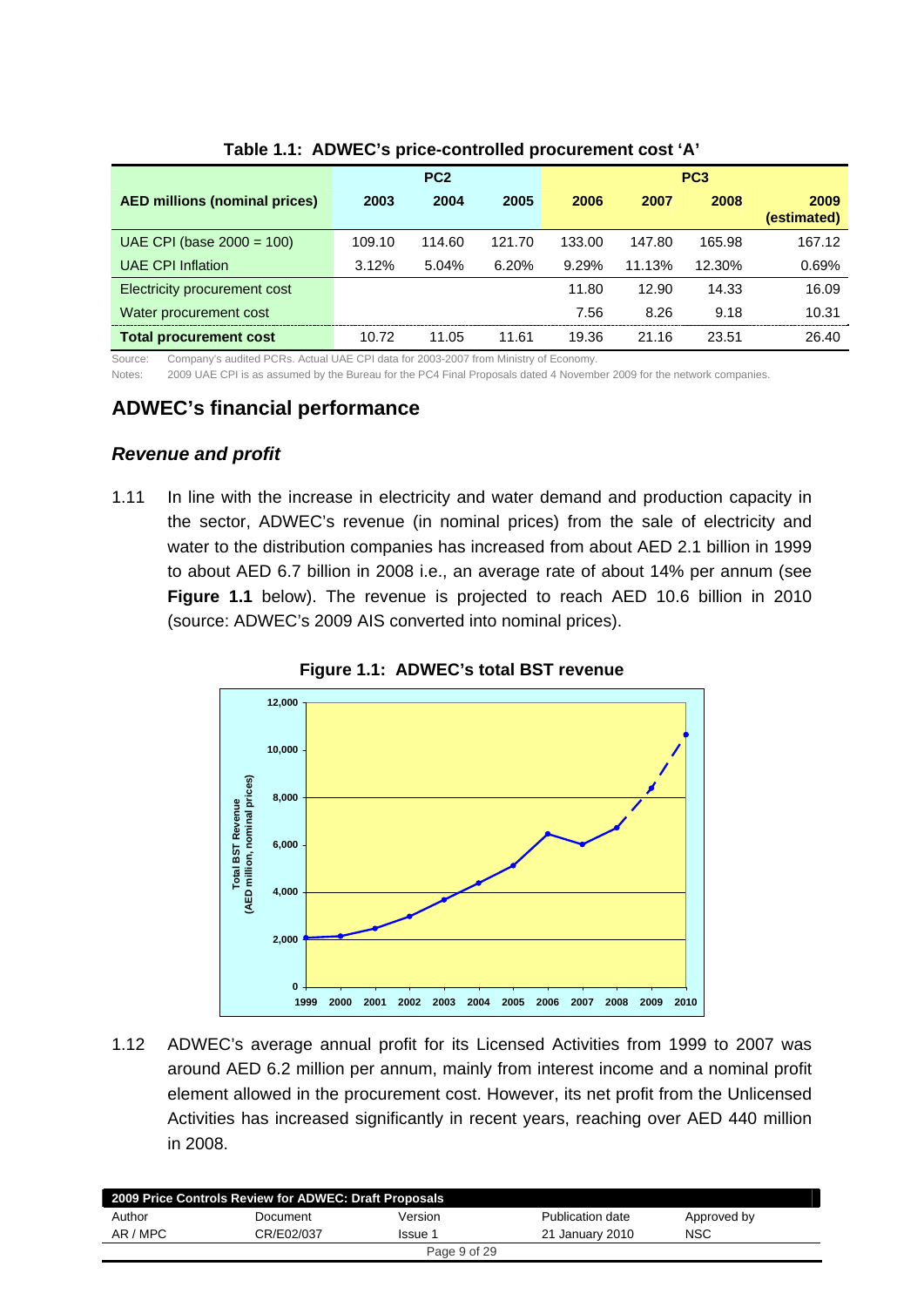#### *Procurement cost*

1.13 As shown in **Table 1.2** below, ADWEC's actual procurement cost (in nominal prices) for its Licensed Activities increased from about AED 9 million in 2003 to over AED 36 million in 2008 i.e., an increase at an average rate of about 32% per annum:

| <b>AED millions (nominal prices)</b> | 2003 | 2004 | 2005  | 2006  | 2007  | 2008  |
|--------------------------------------|------|------|-------|-------|-------|-------|
| Staff costs                          | 6.87 | 6.54 | 7.25  | 7.97  | 11.63 | 16.55 |
| Administrative and other expenses    | 2.20 | 3.22 | 5.90  | 6.86  | 14.01 | 19.86 |
| Depreciation                         | 0.14 | 0.16 | 0.12  | 0.13  | 0.04  | 0.10  |
| <b>Total</b>                         | 9.22 | 9.91 | 13.28 | 14.95 | 25.69 | 36.51 |

**Table 1.2: ADWEC's actual procurement costs (water and electricity combined)** 

Source: Company's audited SBAs.

- 1.14 Recently, administrative and other expenses have accounted for the majority (about 55%) of ADWEC's actual procurement cost, with the remaining (about 45%) accounted for by the staff costs. Depreciation accounts for a very small proportion. Each of the electricity and water businesses contributes about half of these procurement costs.
- 1.15 **Figure 1.2** below shows ADWEC's performance on actual procurement cost (water and electricity combined) against the price-controlled procurement cost (i.e., notified value 'A') since 1999 for its Licensed Activities:



**Figure 1.2: ADWEC's performance on procurement cost against price controls** 

| 2009 Price Controls Review for ADWEC: Draft Proposals |            |               |                  |             |  |
|-------------------------------------------------------|------------|---------------|------------------|-------------|--|
| Author                                                | Document   | Version       | Publication date | Approved by |  |
| AR / MPC                                              | CR/E02/037 | Issue 1       | 21 January 2010  | <b>NSC</b>  |  |
|                                                       |            | Page 10 of 29 |                  |             |  |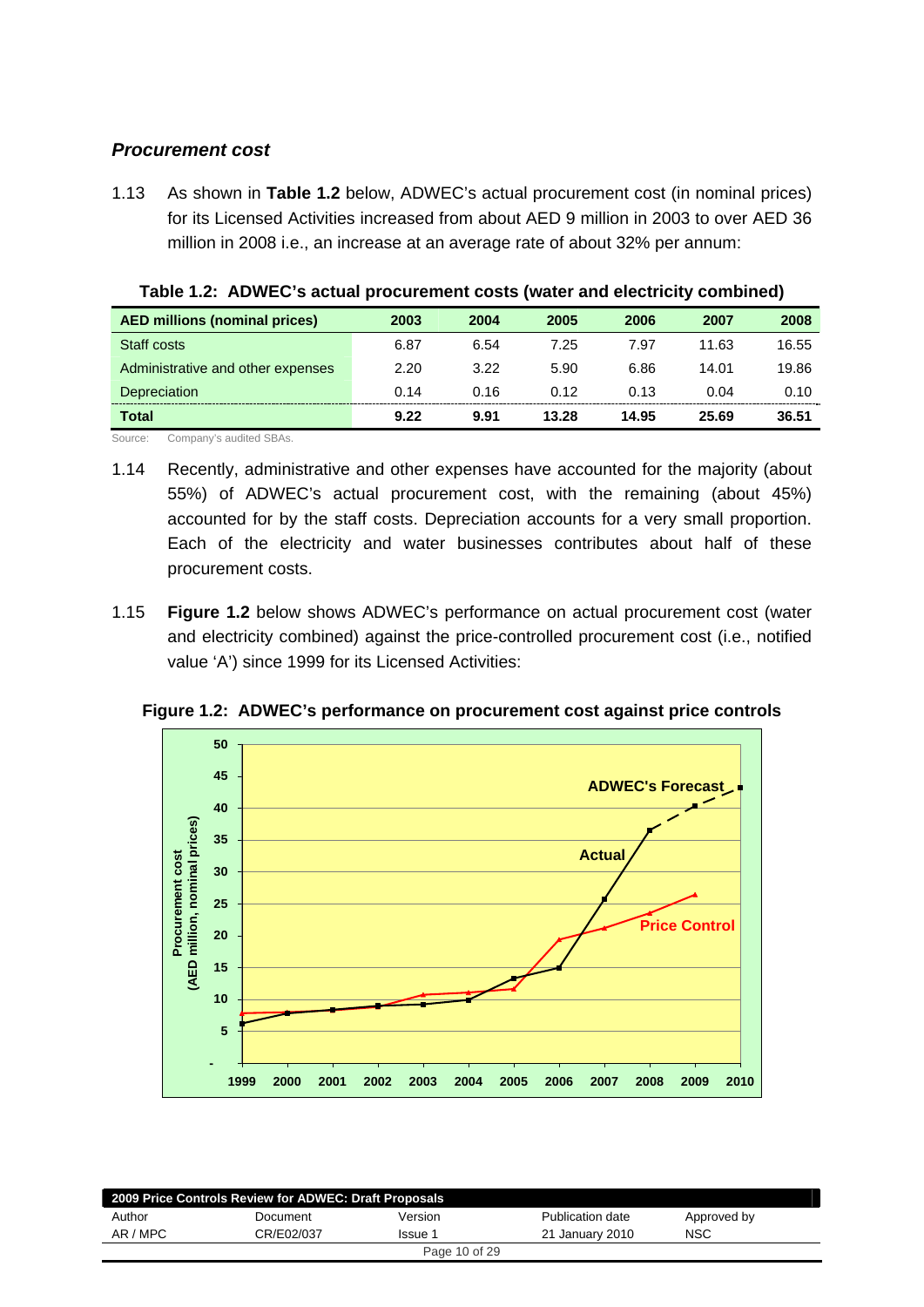1.16 The above chart shows that ADWEC had been managing its actual costs quite successfully against the procurement cost allowed under its price controls until 2007. However, recently, its actual costs have increased significantly as compared to the allowed procurement costs and are projected to increase further in the near future. In 2008, its actual costs reached AED 36.5 million (in nominal prices) as compared to the allowed procurement costs of AED 23.5 million for Licensed Activities. We understand that such an increase has been mainly due to the personnel policy changes for ADWEA group of companies during recent years of economic growth in the UAE combined with increases in ADWEC's workload.

## **Framework for price control calculations**

- 1.17 Currently, the price controls for ADWEC (and the network companies) are set for a period of 3 to 4 years. At each price control review, the notified value of the pricecontrolled procurement cost "A" for each of ADWEC's water and electricity businesses is determined for the first year of the control period. This notified value "A" is then automatically adjusted each year for actual UAE CPI inflation.
- 1.18 The price-controlled procurement cost for each of ADWEC's water and electricity businesses is set to recover reasonable, efficient costs incurred by ADWEC in relation to the Licensed Activities. These costs include operating as well as capital costs such as depreciation.
- 1.19 The price-controlled procurement cost also includes a nominal profit margin on ADWEC's BST turnover forecast over the control period. At the 2005 price controls review, a profit margin of 0.021% was used based on the 5% cost of capital (real, post-tax) estimated for the sector companies at that time.

#### **Timetable for the 2009 price controls review**

- 1.20 The Second Consultation Paper in March 2009 set out the timetable for the review process that the Bureau intends to undertake to set the new controls for ADWEC. A meeting was held on 28 June 2009 where the Bureau and ADWEC discussed and clarified various issues raised in the paper. We received ADWEC's response dated 13 August 2009 to the Second Consultation Paper, which is discussed in the relevant sections of this document.
- 1.21 Due to the delay in the receipt of ADWEC's response to the Second Consultation Paper, these Draft Proposals for ADWEC were delayed until after the completion of the 2009 price controls review for the network companies. **Table 1.2** below sets out the timetable for the remainder of the review for ADWEC (assuming a timely

|               | 2009 Price Controls Review for ADWEC: Draft Proposals |         |                  |             |  |
|---------------|-------------------------------------------------------|---------|------------------|-------------|--|
| Author        | Document                                              | Version | Publication date | Approved by |  |
| AR / MPC      | CR/E02/037                                            | Issue 1 | 21 January 2010  | <b>NSC</b>  |  |
| Page 11 of 29 |                                                       |         |                  |             |  |
|               |                                                       |         |                  |             |  |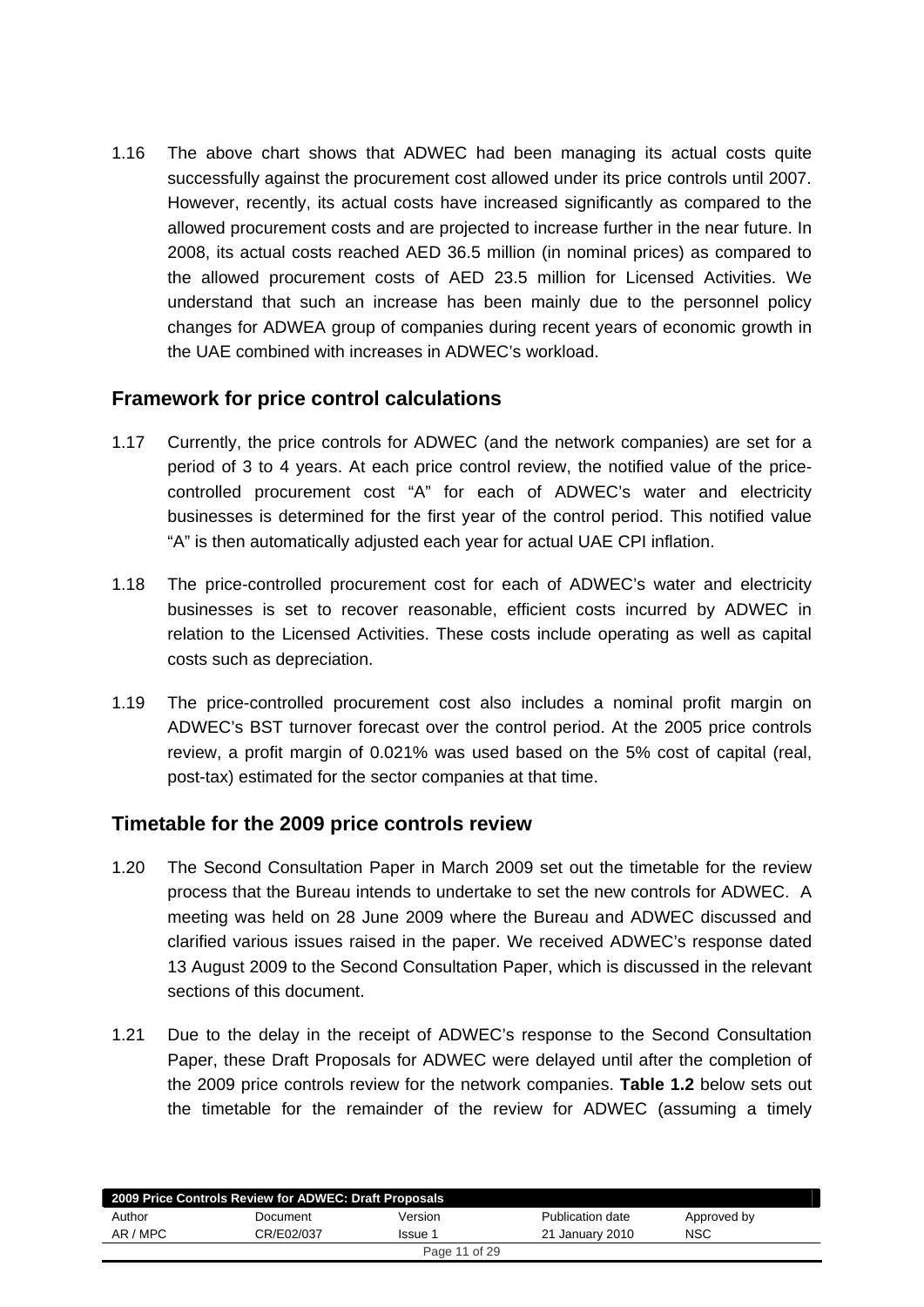response from ADWEC to these Draft Proposals). This timetable allows a six-week period for ADWEC to respond to the Bureau's consultation papers:

| <b>Approximate Date</b> | Task                                |
|-------------------------|-------------------------------------|
| 21 January 2010         | Bureau to publish Draft Proposals   |
| 4 March 2010            | ADWEC to respond to Draft Proposals |
| <b>April 2010</b>       | Bureau to publish Final Proposals   |

#### **Table 1.3: Timetable for 2009 Price Controls Review**

#### **Structure of this document**

- 1.22 The remainder of this document is structured as follows:
	- (a) **Section 2** discusses the form of the new controls including their type, structure, scope and duration and the future review process;
	- (b) **Section 3** describes our price control calculations; and
	- (c) **Section 4** sets out our proposal on the PIS scheme for the new controls.

| 2009 Price Controls Review for ADWEC: Draft Proposals |            |               |                  |             |  |
|-------------------------------------------------------|------------|---------------|------------------|-------------|--|
| Author                                                | Document   | Version       | Publication date | Approved by |  |
| AR / MPC                                              | CR/E02/037 | Issue 1       | 21 January 2010  | NSC         |  |
|                                                       |            | Page 12 of 29 |                  |             |  |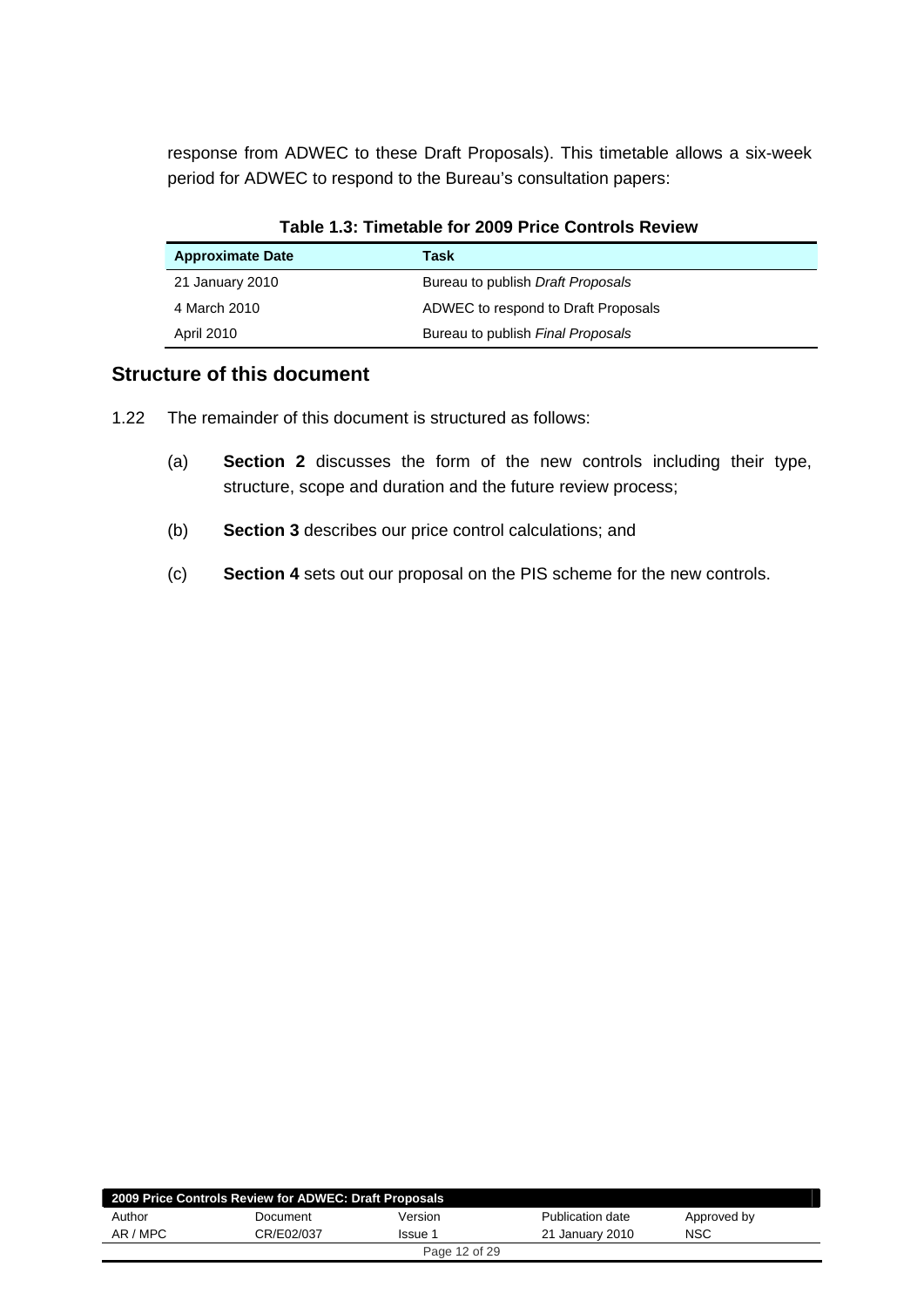# **Introduction**

2.1 This Section 2 summarises the discussions in the earlier consultation papers on the new framework for ADWEC's price controls for 2010 onwards and ADWEC's response to the Second Consultation Paper. It then sets out our Draft Proposals on the form of new price controls for ADWEC.

## **First Consultation Paper**

2.2 The First Consultation Paper described ADWEC's procurement business as different in nature to that of the network companies and listed some uncertainties and risks that ADWEC does not have the financial capability to manage. The paper therefore considered it to be appropriate for ADWEC to have a more flexible control period than the network companies. It was suggested that the main structure of the MAR formula for ADWEC may remain the same as at present (see Section 1). However, the notified value "A" can be adjusted on an annual basis to reflect ADWEC's performance or requirements – rather than CPI adjustment only as at present.

#### **Second Consultation Paper**

2.3 Taking account of ADWEC's supportive response to the First Consultation Paper, we further developed our thinking in the Second Consultation Paper on the new framework for ADWEC's price controls, as summarised below:

#### *Retention of current features*

- 2.4 Under the new framework, the following elements of the current framework for ADWEC's price controls were suggested to be retained, given their desirable features and their consistency over time and among sector companies:
	- (a) Current MAR formula structure;
	- (b) Current pass-through treatment of PWPA and fuel costs;
	- (c) Current separation of controls between water and electricity businesses;
	- (d) Current scope of controls (i.e., covering only the Licensed Activities);
	- (e) Current PIS, with certain necessary changes;

|          | 2009 Price Controls Review for ADWEC: Draft Proposals |               |                  |             |
|----------|-------------------------------------------------------|---------------|------------------|-------------|
| Author   | Document                                              | Version       | Publication date | Approved by |
| AR / MPC | CR/E02/037                                            | Issue 1       | 21 January 2010  | <b>NSC</b>  |
|          |                                                       | Page 13 of 29 |                  |             |
|          |                                                       |               |                  |             |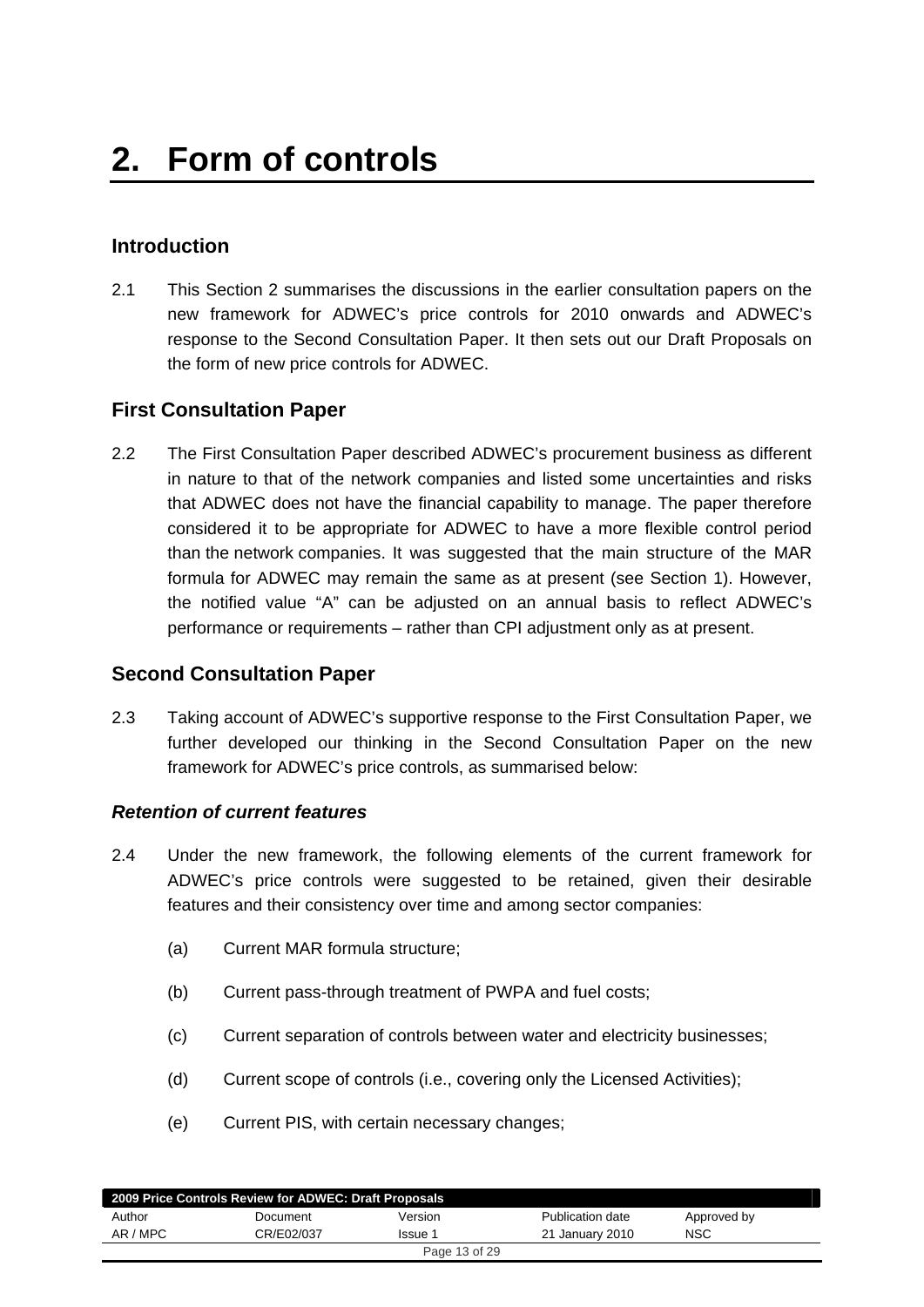- (f) Current scope of price-controlled procurement costs to cover staff costs, depreciation, administrative expenses, and a nominal profit element;
- (g) Current periodic review to reset the price-controlled procurement costs for a control period (3 to 5 years); and
- (h) Current automatic annual CPI-X indexation of such costs.

#### *Annual adjustment of price-controlled procurement costs*

- 2.5 Under the new framework, it was suggested that at the end of each year during the new control period (commencing from 2010), the price-controlled procurement costs for the following year can be adjusted as follows:
	- (a) Automatic 10% upward or downward adjustment if ADWEC's actual audited procurement cost for a year is higher or lower than its price-controlled procurement cost for the previous year by more than 10%;
	- (b) Upward adjustment for new workload or obligations approved by the Bureau; and
	- (c) 5% downward adjustment in each case if ADWEC's is unable to obtain the Bureau's approval of the following year's BST by 17 December each year and of the current year's 7YS by 30 April each year.
- 2.6 We explained that:
	- (a) These adjustments would apply only on a forward-looking basis rather than retrospectively to the previous year.
	- (b) These adjustments will be considered and applied separately for ADWEC's water and electricity businesses and relate only to its Licensed Activities.
	- (c) The actual audited procurement cost will comprise the following expenses from the audited income statement for the water or electricity business (as the case may be) of the Licensed Activities: (i) staff costs; (ii) depreciation; and (iii) administrative and other expenses.
	- (d) ADWEC can agree with the Bureau a timetable to be followed for the submission of the draft BST leaflet and draft 7YS statement, for our review and comments on such drafts, and submission of the final draft leaflet/statement addressing such comments.

| 2009 Price Controls Review for ADWEC: Draft Proposals |            |               |                  |             |  |  |
|-------------------------------------------------------|------------|---------------|------------------|-------------|--|--|
| Author                                                | Document   | Version       | Publication date | Approved by |  |  |
| AR / MPC                                              | CR/E02/037 | Issue 1       | 21 January 2010  | NSC         |  |  |
|                                                       |            | Page 14 of 29 |                  |             |  |  |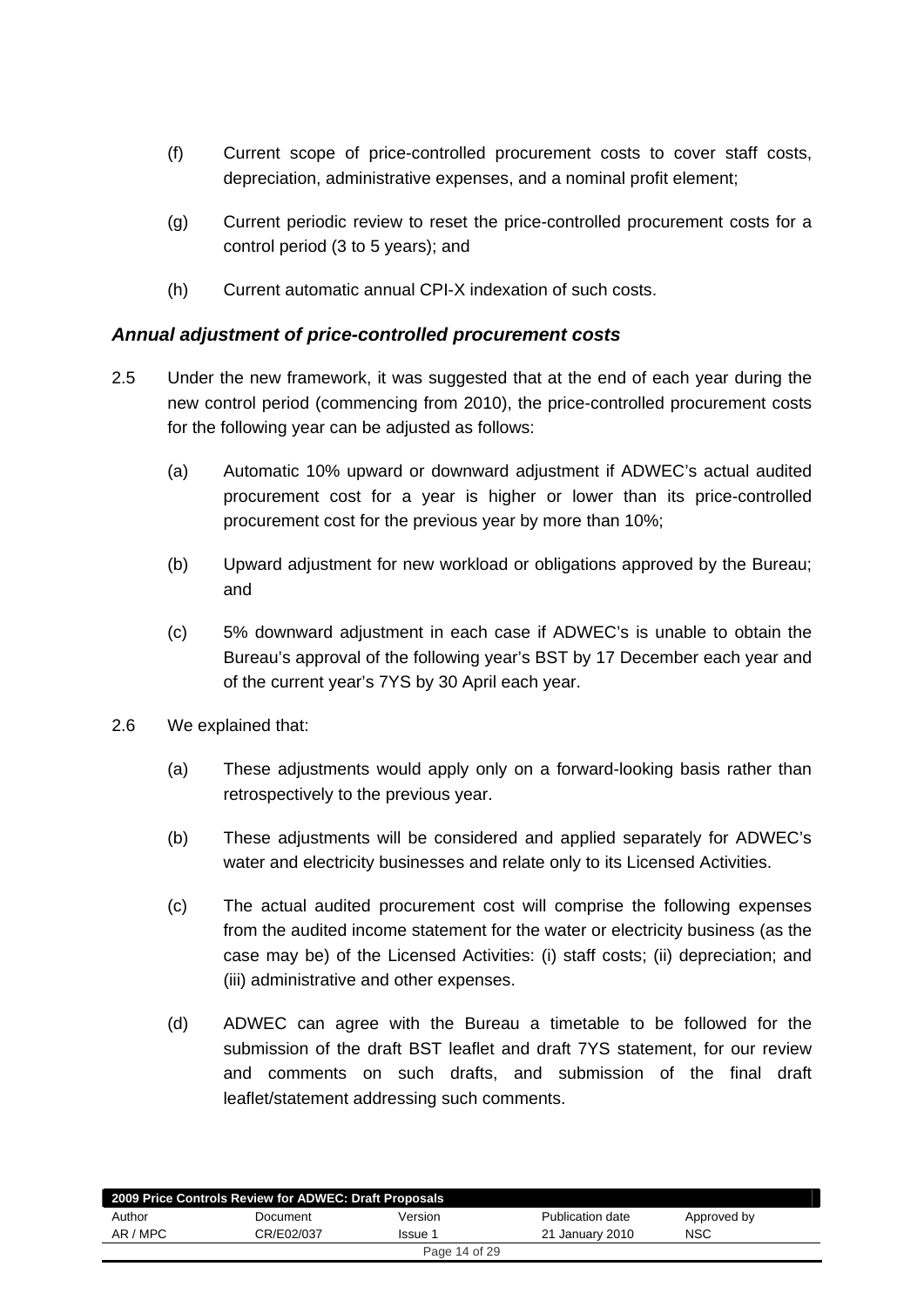#### *Duration of control*

- 2.7 The Second Consultation Paper expressed the Bureau's thinking to set the new price controls for 5 years commencing from 1 January 2010 (i.e., from 2010 to 2014). The next price control review for ADWEC would therefore be undertaken in 2014 to set the price controls for 2015 onwards.
- 2.8 PC4 controls for the network companies have recently been set for a 4-year control duration (2010-2013) with the next review for them due in 2013. ADWEC would therefore be subject to a different price control cycle than the network companies, thereby allowing greater focus on the issues specific to ADWEC's businesses.

## **ADWEC's response to Second Consultation Paper**

- 2.9 In its response dated 13 August 2009 to the Second Consultation Paper, ADWEC supported various suggestions made in the paper but made alternative proposals on some aspects of the price controls, as summarised below:
	- (a) A long-term price control for ADWEC may not be the best way to allow ADWEC to adequately respond to various changes and uncertainties. An alternative solution may be in the form of an annual budget approved by the Bureau and ADWEA. In this regard, ADWEC suggested that the pricecontrolled procurement costs should be equal to its budget submission to the Bureau and ADWEA in August each year.
	- (b) The annual budget submission will include details of new workloads and obligations. For any additional workload or obligation requested by the Bureau or not already budgeted, the actual cost should be allowed ex-post using an 'open book' approach (i.e. pass-through basis).
	- (c) In addition to the risks and uncertainties listed in the paper, the responsibility for fuel procurement and the associated uncertainty of fuel prices and supplies have become a significant risk area for ADWEC with an impact on its staff and advisor costs.
	- (d) ADWEC agreed to the annual adjustments to price-controlled procurement costs for its performance on BST and 7YS and the proposed approval deadlines (17 December and 30 April, respectively), provided these statements use its winter/spring demand forecasts without any further update. It argued that the use of such demand forecasts for the BST is reasonable in view of the correction factor mechanism that automatically adjusts the revenue in the following year for any over- or under-recovery due to forecasting errors.

| 2009 Price Controls Review for ADWEC: Draft Proposals |            |               |                  |             |  |
|-------------------------------------------------------|------------|---------------|------------------|-------------|--|
| Author                                                | Document   | Version       | Publication date | Approved by |  |
| AR / MPC                                              | CR/E02/037 | Issue 1       | 21 January 2010  | NSC         |  |
|                                                       |            | Page 15 of 29 |                  |             |  |
|                                                       |            |               |                  |             |  |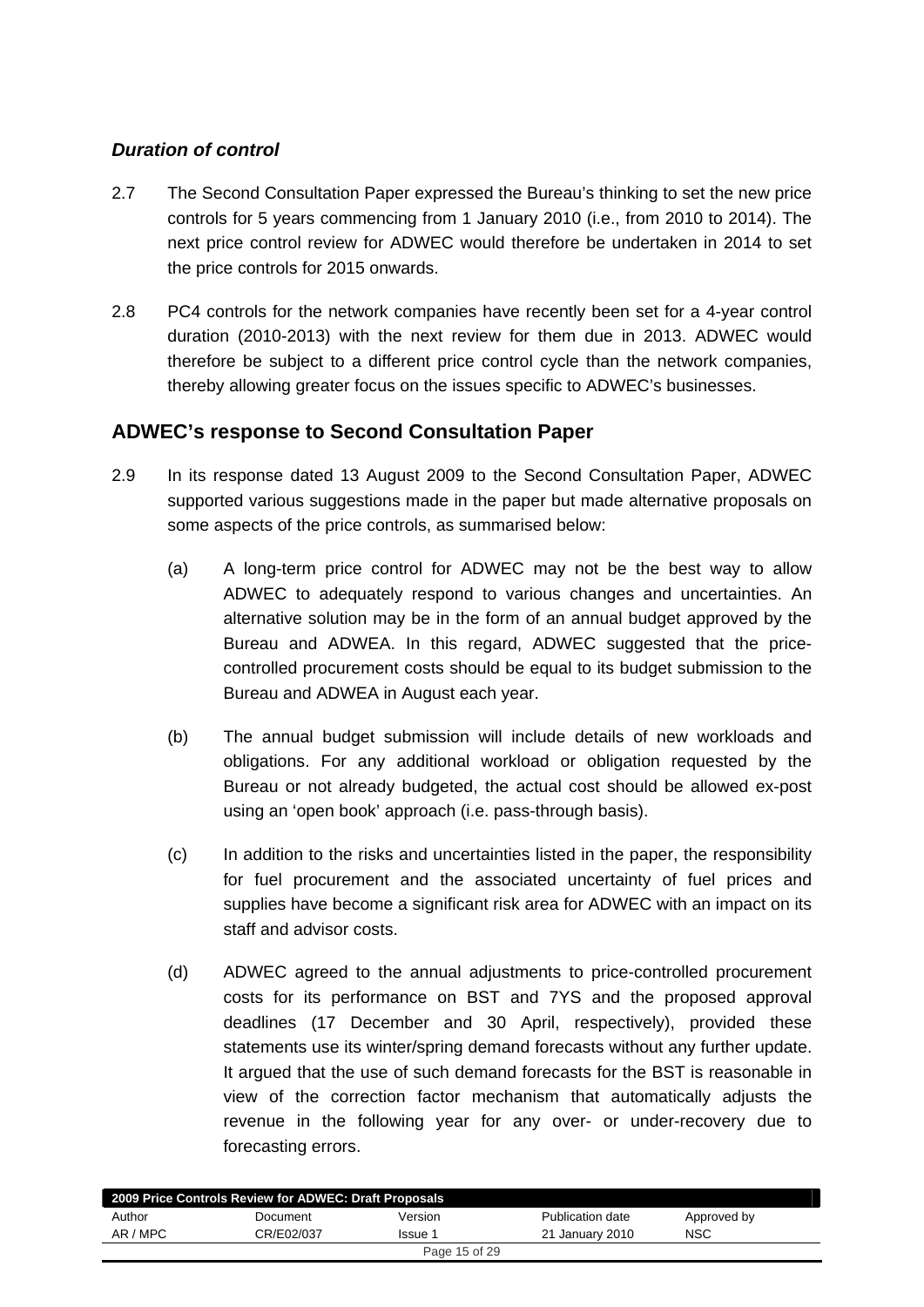- (e) While ADWEC agreed to the review of price controls after 5 years in relation to the performance indicators relating to the BST, the 7YS and the PIS, it suggested procurement cost should remain be subject to annual budget submission / review.
- (f) ADWEC also made various suggestions on the PIS, which are discussed in Section 4 of this paper.

#### **Bureau's assessment**

- 2.10 Our views on ADWEC's response to the Second Consultation Paper are as follows:
	- (a) In line with the best regulatory practice and incentive regulation, the Bureau would not like to be involved in the company's annual budget review and approval process. This process should remain with the company's management and shareholders. We believe that our proposed 10% automatic annual adjustment for actual procurement cost deviation by more than 10% provides the required flexibility to address the risks and uncertainties (including increase in staff costs and allowances) to which ADWEC is exposed as well as the incentives to reduce costs.
	- (b) However, we agree with ADWEC on the ex-post pass-through of actual costs of any additional workload or obligation requested or approved by the Bureau. In this regard, the existing mechanism to allow such pass-through of such costs on a case-by-case basis using a licence Derogation issued by the Bureau may continue.
	- (c) We also agree with ADWEC on the fuel-related uncertainties and the annual adjustments to procurement costs for its performance on BST and 7YS submissions.
	- (d) With regards to the duration of controls, we currently envisage that the proposed framework comprising annual adjustments to procurement cost for actual cost deviation and performance may in theory enable the controls to continue indefinitely. However, a periodic review of the price controls, as at present, is required to improve the framework based on the experience over a period and to reset the price-controlled procurement costs based on the latest information. This would allow the Bureau and ADWEC to address any uncertainties faced by ADWEC and to incorporate adjustments which may become permanent and would therefore be better reflected in the framework rather than be addressed through annual adjustments in future.

| 2009 Price Controls Review for ADWEC: Draft Proposals |            |               |                  |             |  |
|-------------------------------------------------------|------------|---------------|------------------|-------------|--|
| Author                                                | Document   | Version       | Publication date | Approved by |  |
| AR / MPC                                              | CR/E02/037 | Issue 1       | 21 January 2010  | <b>NSC</b>  |  |
|                                                       |            | Page 16 of 29 |                  |             |  |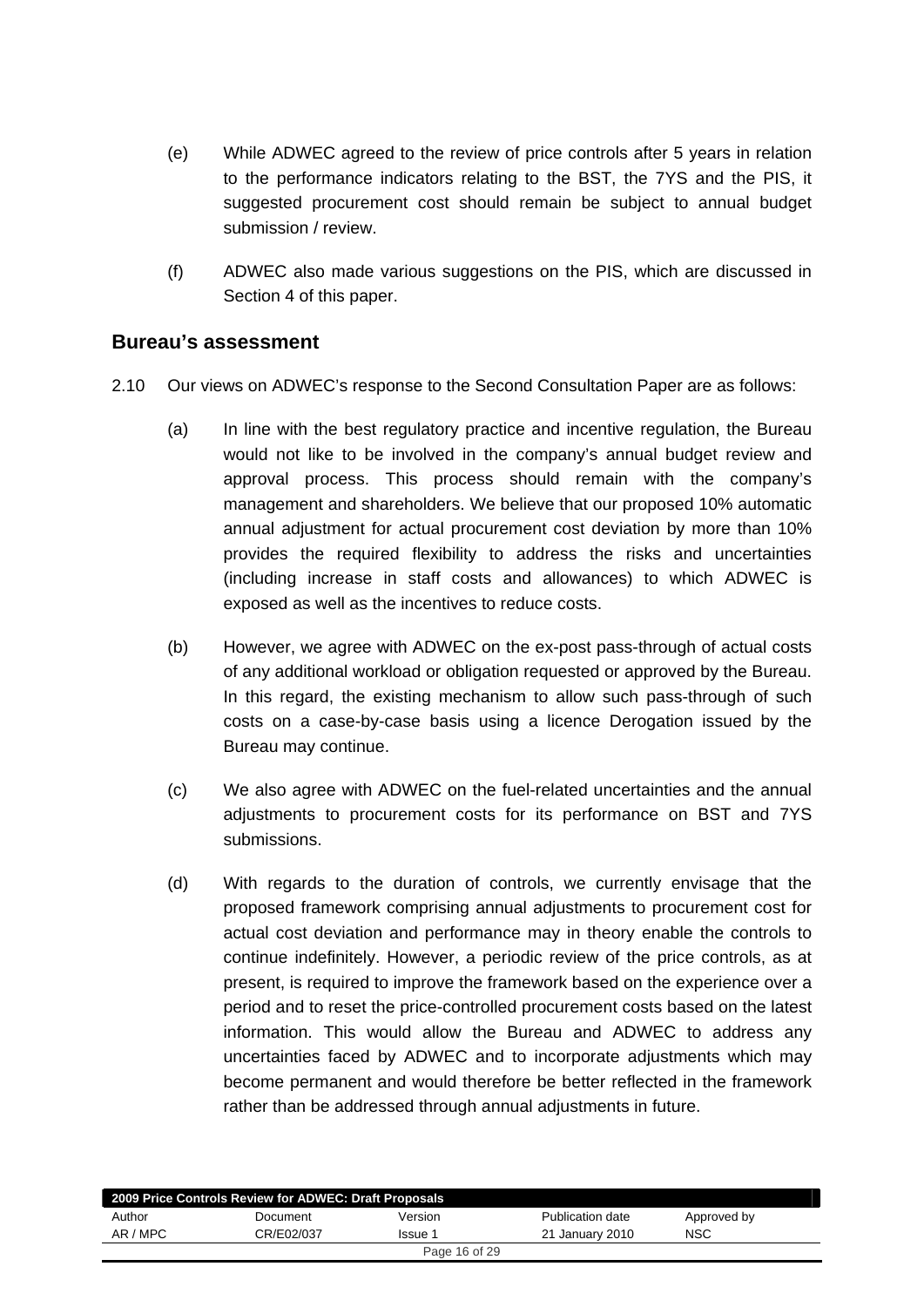# **Capitalisation of ADWEC and treatment of profits from Unlicensed Activities**

- 2.11 As mentioned in Section 1, ADWEC has very large turnover but few capital assets. It has therefore relied on a guarantee (implicit or explicit) from its parent company ADWEA to back the risks to which it is exposed. Were ADWEC a standalone company, it would require considerable capital in order to back such risks.
- 2.12 Allowing ADWEC to retain the profit (as retained earnings on its balance sheet) from its activities is one means of building its capital base. In particular, ADWEC's profit from the Unlicensed Activities has increased significantly in recent years. This is because the tariffs charged for these activities have proven to be higher than the average production costs of electricity and water in the sector as reported in ADWEC's audited accounts and PCRs. While the tariffs for these activities are not regulated by the Bureau, the Bureau requires these tariffs to be cost-reflective and not to receive any cross-subsidy from the Licensed Activities. This is achieved through the Bureau's consents under ADWEC's licence for the Unlicensed Activities and the Bureau's guidelines for cost allocation for the purpose of Separate Business Accounts (SBAs).
- 2.13 According to its latest audited accounts (for the 2008 financial year), ADWEC's retained earnings (due principally to accumulated profits from Unlicensed Activities) are AED 931 million at the end of 2008. The Bureau proposes that this treatment of profits (if any) from Unlicensed Activities should continue until such time as it judges that ADWEC is adequately capitalised to support its risks on a standalone basis.
- 2.14 Profits from Unlicensed Activities are possible only because ADWEC undertakes the Licensed Activities. We therefore believe that once ADWEC is adequately capitalised, its future profits from Unlicensed Activities should be passed on to the customers in terms of lower BST.

# **Draft Proposals**

- 2.15 In view of the above, we propose the following framework for ADWEC's price controls:
	- (a) The price-controlled procurement costs for ADWEC's water and electricity businesses separately for 2010 onwards will be as calculated in Section 3.
	- (b) If ADWEC's actual audited procurement costs for a year are higher or lower than its price-controlled procurement cost for that year by more than 10%, the price-controlled procurement cost applicable otherwise for the following year will be adjusted upward or downward by 10%. In this regard:

| 2009 Price Controls Review for ADWEC: Draft Proposals |            |         |                  |             |  |  |
|-------------------------------------------------------|------------|---------|------------------|-------------|--|--|
| Author                                                | Document   | Version | Publication date | Approved by |  |  |
| AR / MPC                                              | CR/E02/037 | Issue 1 | 21 January 2010  | NSC         |  |  |
| Page 17 of 29                                         |            |         |                  |             |  |  |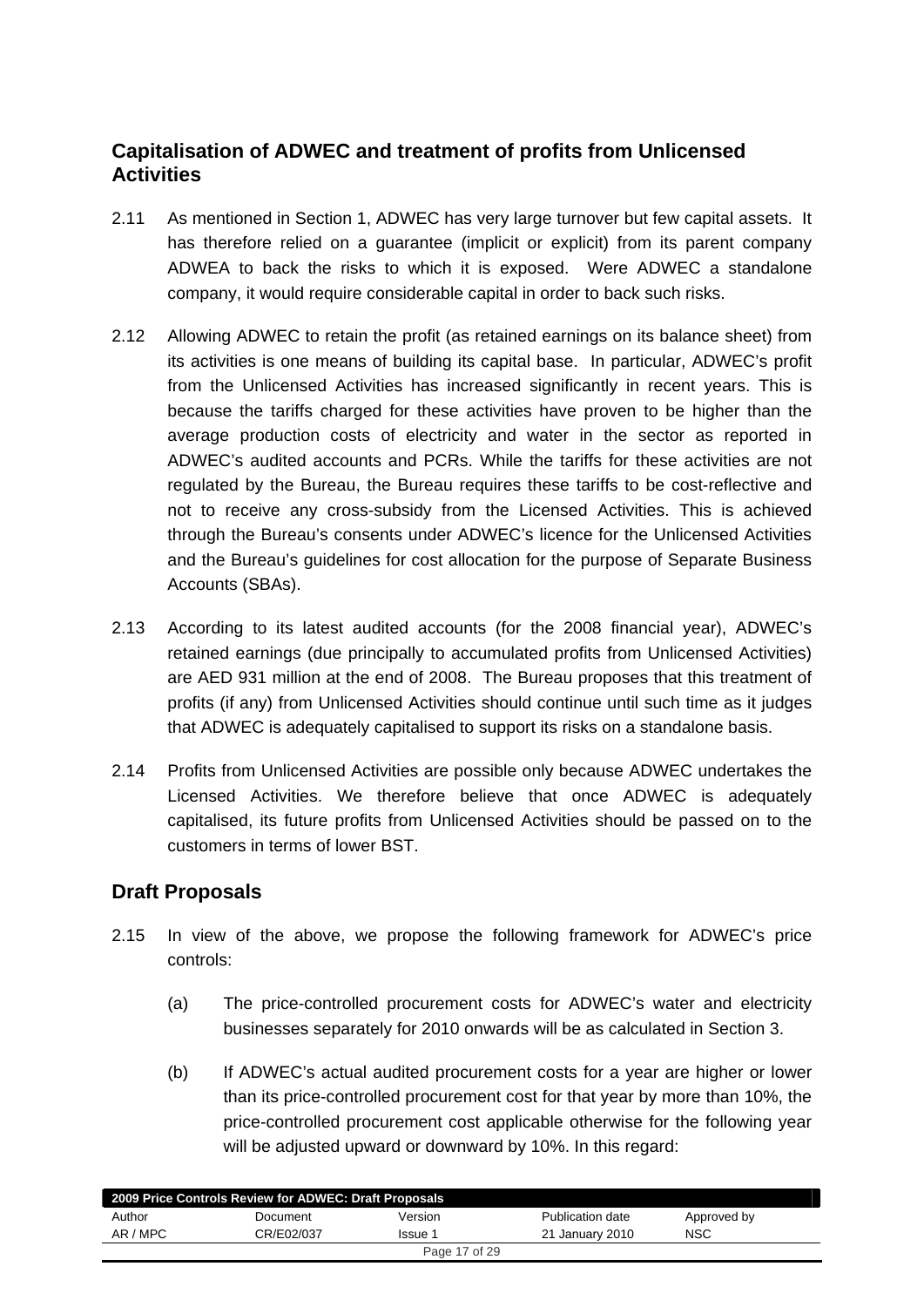- (i) the price controlled procurement cost applicable otherwise would mean the price-controlled procurement cost as adjusted by CPI-X indexation but before other annual adjustments for that year (e.g. for BST and 7YS under paragraph (c) below); and
- (ii) the actual audited procurement cost will comprise the following expenses from audited income statement for the water or electricity business (as the case may be) of the Licensed Activities: (A) staff costs; (B) depreciation; and (C) administrative and other expenses.
- (c) If the BST or 7YS is not approved by the Bureau by 17 December or 30 April, respectively, the price-controlled procurement cost for each of ADWEC's water and electricity businesses for the following year will be adjusted downward by 5% in each case.
- (d) For any additional workload or obligation requested or approved by the Bureau, the existing mechanism to allow pass-through of related costs (once the actual costs are known) using a licence Derogation issued by the Bureau will continue.
- (e) In respect of any profits from its Unlicensed Activities each year, we propose that ADWEC should retain these profits as retained earnings in its balance sheet (not distributed to shareholders) until it has adequate working capital to back the risks to which it is exposed. For the purpose of these Draft Proposals, we have assumed that ADWEC requires AED 2 billion in retained earnings (aggregate across all businesses) to back such risks.
- (f) Once ADWEC is adequately capitalised, we propose that ADWEC can thereafter retain (as retained earnings on its balance sheet) 10% of any profits from its Unlicensed Activities up to a maximum of AED 100 million per annum. The remaining profit should then be passed on to the customers through the following year's BST (or BST Exceptional Charges) once the audited accounts confirming such profits are available. A new term "B" will be introduced into ADWEC's MAR formulae for Licensed Activities to allow this profit sharing. That is, MAR for electricity or water business of Licensed Activities will be as follows for any year "t":

$$
MAR_t = PWPA_t + F_t + A_t + Q_t - K_t - B_t
$$

where:

if ADWEC's retained earnings as reporting in the balance sheet of its audited accounts for year "t-2" are less than AED 2 billion in aggregate for all of its

| 2009 Price Controls Review for ADWEC: Draft Proposals |            |         |                  |             |  |  |
|-------------------------------------------------------|------------|---------|------------------|-------------|--|--|
| Author                                                | Document   | Version | Publication date | Approved by |  |  |
| AR / MPC                                              | CR/E02/037 | Issue 1 | 21 January 2010  | <b>NSC</b>  |  |  |
| Page 18 of 29                                         |            |         |                  |             |  |  |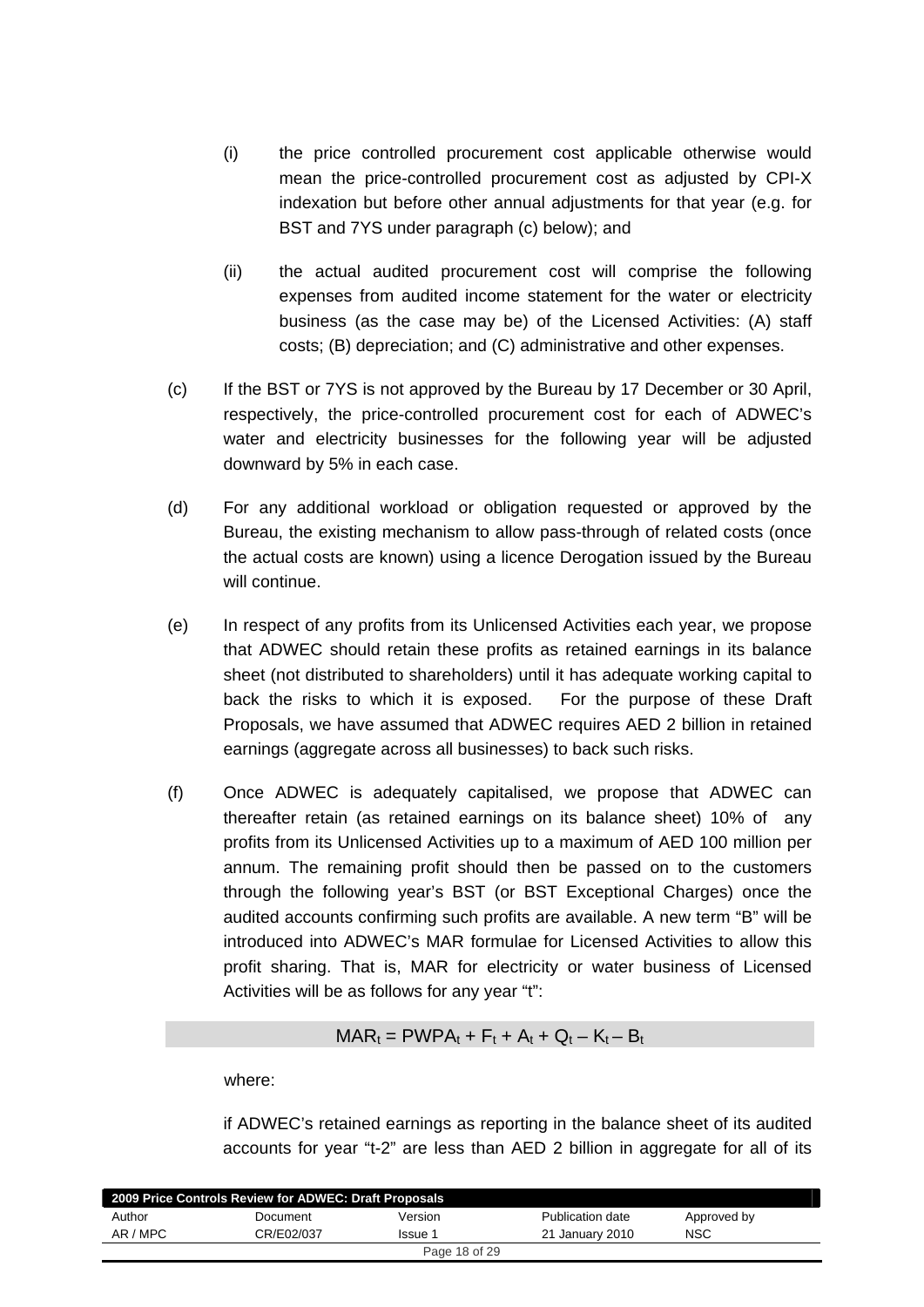businesses,  $B_t$  means zero; otherwise  $B_t$  means ADWEC's total net profit from its electricity or water business of Unlicensed Activities in year "t-1", less (i) 10% of such profit or (ii) AED 100 million, whichever is lower provided that any net profit not reflected in the term  $B_t$  shall be reported as retained earnings in the balance sheet of ADWEC's audited accounts.

(g) The new framework will apply for 5 years commencing from 1 January 2010 (i.e., from 2010 to 2014) and will be reviewed and revised, if necessary, in 2014 to apply for 2015 onwards.

| 2009 Price Controls Review for ADWEC: Draft Proposals |            |         |                  |             |  |  |
|-------------------------------------------------------|------------|---------|------------------|-------------|--|--|
| Author                                                | Document   | Version | Publication date | Approved by |  |  |
| AR / MPC                                              | CR/E02/037 | Issue 1 | 21 January 2010  | NSC         |  |  |
| Page 19 of 29                                         |            |         |                  |             |  |  |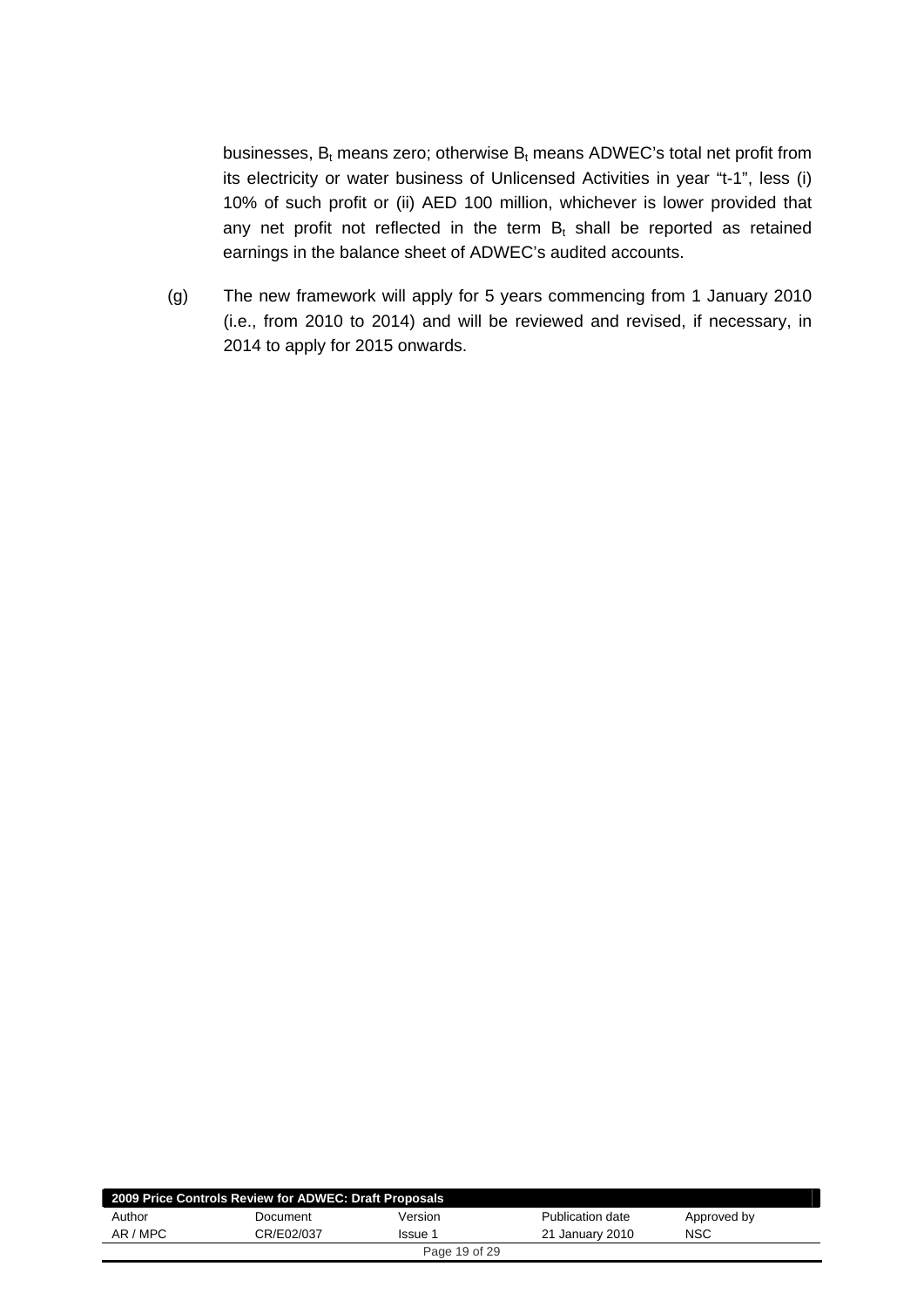#### **Introduction**

- 3.1 This Section 3 describes the Bureau's calculation of the price-controlled procurement cost for 2010 in 2010 prices, separately for water and electricity businesses of ADWEC's Licensed Activities. Since the calculated cost is based on an assumed UAE CPI for 2009, it will be adjusted for the actual CPI for 2009 when it is known during 2010.
- 3.2 For 2011 onwards, this allowed cost will be adjusted each year for actual cost deviation and performance on BST and 7YS as proposed in Section 2, in addition to the standard CPI-X indexation each year.

#### **UAE CPI assumption and adjustment**

3.3 We have used the following UAE CPI assumptions for conversion of nominal prices into real prices or vice versa:

|                              | 2007   | 2008   | 2009   |
|------------------------------|--------|--------|--------|
| UAE CPI (base $2000 = 100$ ) | 100.00 | 112.30 | 113.07 |
| Total procurement cost       |        | 12.30% | 0.69%  |

#### **Table 3.1: UAE CPI Assumptions**

Source: Actual UAE CPI data for 2007-2008 from Ministry of Economy.

Notes: 2009 UAE CPI is as assumed by the Bureau for the PC4 Final Proposals dated 4 November 2009 for the network companies based on the actual year-to-date CPI inflation as of end of April 2009.

- 3.4 The UAE CPI for the year 2009 in the above table is an assumption, as the actual CPI for 2009 will only be known in 2010. In the Final Proposals on PC4 for the network companies, we calculated their notified values for 2010 at this CPI assumption (113.07) and agreed to adjust these values for actual CPI for 2009 when
	- known during the PC4 period. This adjustment would be done through the PCR for 2010 using appropriate formulae in the licence modification required to incorporate PC4. This was to address the companies' concerns regarding the use of an assumed or estimated CPI for 2009 to set the PC4 controls.
- 3.5 In case the out-turn CPI for 2009 is not published prior to the issue of our Final Proposals for ADWEC, we propose the same mechanism for the notified values of the procurement costs calculated for ADWEC. Accordingly, the allowed procurement cost for 2010, for water and electricity separately, will be adjusted for 2009 actual CPI as follows:

| 2009 Price Controls Review for ADWEC: Draft Proposals |            |         |                  |             |  |  |
|-------------------------------------------------------|------------|---------|------------------|-------------|--|--|
| Author                                                | Document   | Version | Publication date | Approved by |  |  |
| AR / MPC                                              | CR/E02/037 | Issue 1 | 21 January 2010  | NSC         |  |  |
| Page 20 of 29                                         |            |         |                  |             |  |  |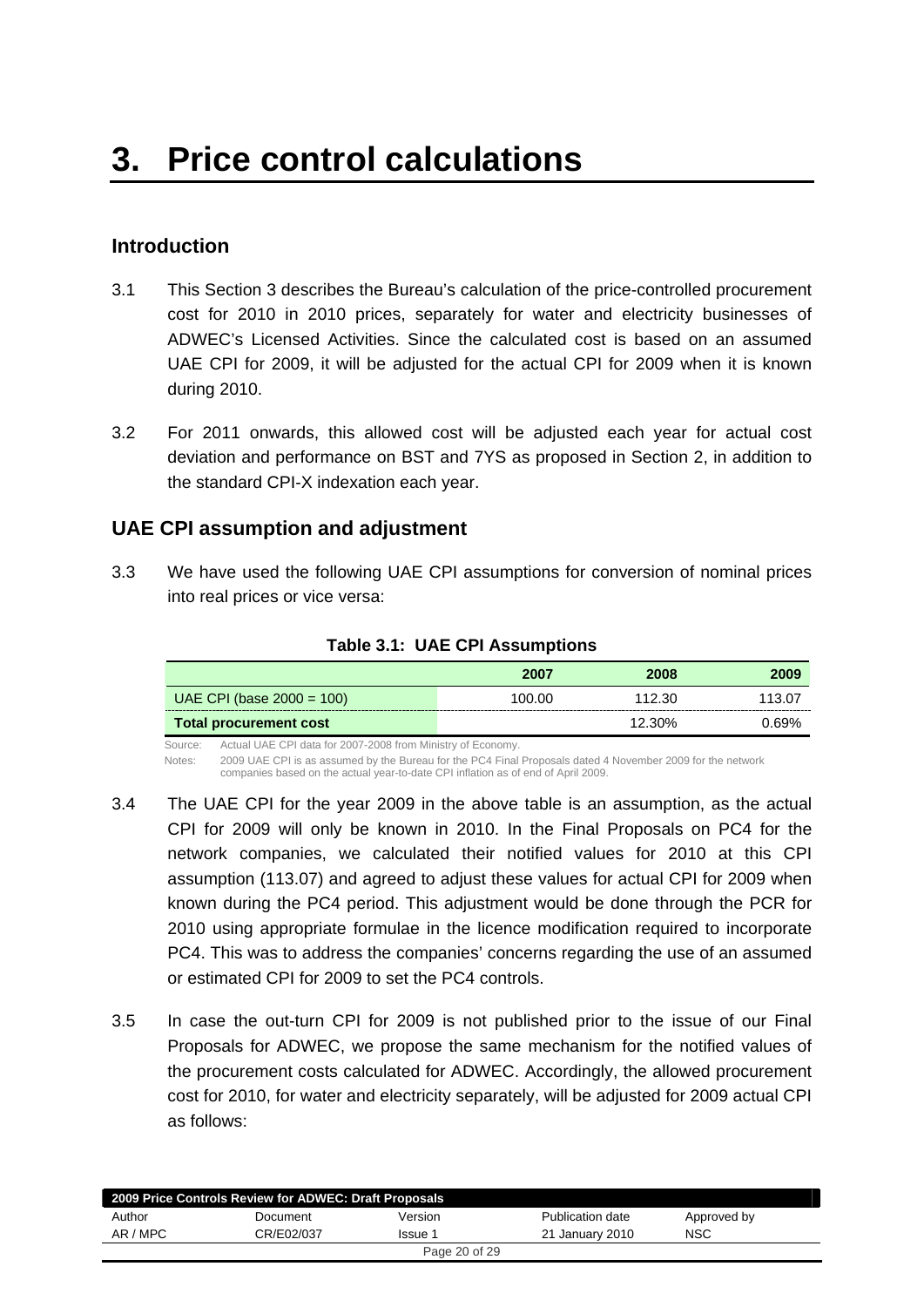$A_{2010} = A_{2010 \text{(calculated)}} \times (2009\text{CPI}_{\text{actual}}/2009\text{CPI}_{\text{assumed}})$ 

3.6 For 2011 onwards, the allowed procurement cost will be subject to the standard CPI-X indexation as follows (where X has been set to zero for all years):

 $A_1 = A_{t-1} \times (1 + ((CPI_t - X) / 100))$ 

#### **Our overall approach to calculation**

- 3.7 Our overall approach to calculation of the allowed procurement cost remains the same in broad terms as used at the previous price control reviews. At this review, the calculation has focused on one year only (i.e. 2010) instead of covering all the years of the price control period by the net present value (NPV) approach. This is because the allowed procurement cost for subsequent years (2011 onwards) will now be subject to annual adjustment for actual cost deviation discussed in Section 2.
- 3.8 Separately for the water and electricity businesses of ADWEC's Licensed Activities, the allowed procurement cost for 2010 has been calculated in 2010 prices (using UAE CPI assumptions set out in **Table 3.1** above) as the sum of:
	- (a) a reasonable base level of procurement costs; and
	- (b) a nominal profit element.

# **Base level of procurement costs**

3.9 In its response to the Second Consultation Paper, ADWEC submitted its forecast or budgeted procurement costs for 2009 and 2010 for consideration in setting the pricecontrolled procurement costs for 2010. The following table summarises ADWEC's submission on its budget or forecasts for various years and their deviations from actual out-turn costs for Licensed and Unlicensed Activities combined.

| AED million, nominal prices | 2006   | 2007   | 2008    | 2009    | 2010   |
|-----------------------------|--------|--------|---------|---------|--------|
| Approved budget             | 25.212 | 23.173 | 40.094  | 55.757  | 49.290 |
| Actual                      | 16.684 | 30.885 | 41.773  | 46.219* |        |
| <b>Deviation</b>            | 8.528  | -7 712 | $-1679$ | 9.538   |        |

**Table 3.2: ADWEC's submission on procurement costs (total)** 

Source: ADWEC's response dated 13 August 2009 to Second Consultation Paper.

Notes: These are total procurement costs for Licensed and Unlicensed Activities combined. \*estimate based on 6 month actual

#### 3.10 The following table summarises ADWEC's submission on its forecasts for procurement costs for 2009 and 2010 for Licensed Activities only:

| 2009 Price Controls Review for ADWEC: Draft Proposals |            |         |                         |             |  |  |
|-------------------------------------------------------|------------|---------|-------------------------|-------------|--|--|
| Author                                                | Document   | Version | <b>Publication date</b> | Approved by |  |  |
| AR / MPC                                              | CR/E02/037 | Issue 1 | 21 January 2010         | <b>NSC</b>  |  |  |
| Page 21 of 29                                         |            |         |                         |             |  |  |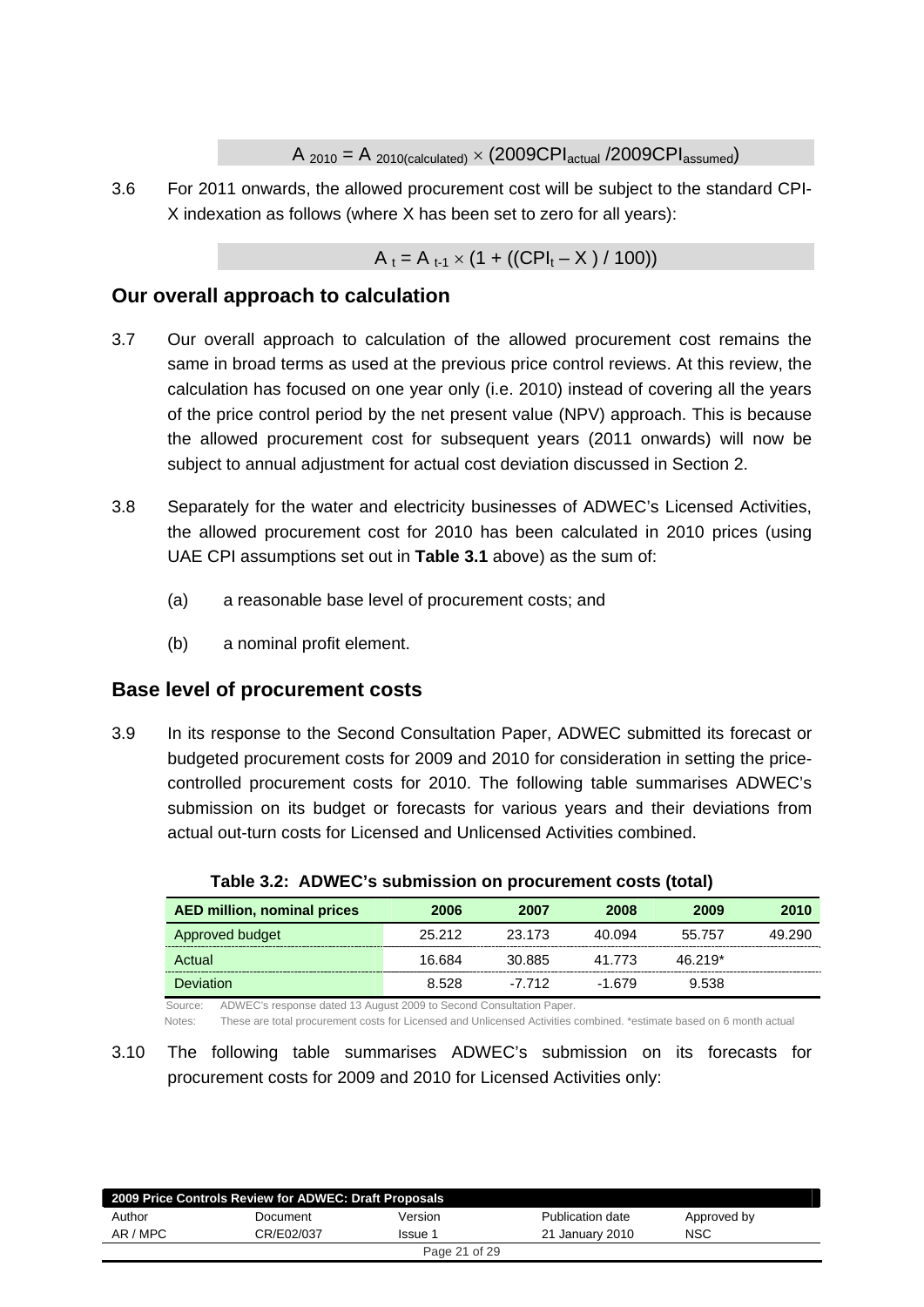| Table 3.3: ADWEC's forecasts for procurement costs (Licensed Activities) |  |  |
|--------------------------------------------------------------------------|--|--|
|--------------------------------------------------------------------------|--|--|

| AED million, nominal prices                                                    | 2008*  | 2009   | 2010   |
|--------------------------------------------------------------------------------|--------|--------|--------|
| Total procurement cost                                                         | 36.514 | 40.287 | 43.146 |
| ADWEC's response dated 13 August 2009 to Second Consultation Paper.<br>Source: |        |        |        |

Notes: \* Procurement costs for 2008 are actual as per audited SBAs.

3.11 As summarised in the table below, ADWEC's unaudited interim profit and loss account for the first half of 2009 shows actual procurement cost of AED 17.792 million (2009 prices) for the Licensed Activities implying an annualised amount of AED 35.584 million (2009 prices). While this amount is lower than ADWEC's annual forecast for 2009 (AED 40.287 million in 2009 prices), we understand that there can be some additional costs expected to be incurred towards the year end not reflected in the first half figure.

**Table 3.4: ADWEC's actual procurement costs for 2009H1 (Licensed Activities)** 

| AED million, nominal prices | <b>Electricity</b> | <b>Water</b> | Total    | <b>Implied Total for Full</b> |
|-----------------------------|--------------------|--------------|----------|-------------------------------|
|                             | (2009H1)           | (2009H1)     | (2009H1) | <b>Year 2009</b>              |
| <b>Procurement cost</b>     | 8.008              | 9.784        | 17.792   | 35.584                        |

Source: ADWEC's Interim Profit & Loss Account as on 30 June 2009.

3.12 Due to the inherent uncertainties with the forecasts or budgets demonstrated above, we have used the latest procurement costs for which the audited data is available for the full year. That is, we have used the actual procurement costs for 2008 as per the audited SBAs to set the base level of allowed procurement costs for 2010 and converted it into 2010 prices using the UAE CPI assumptions from **Table 3.1** above. This approach is consistent with the previous price control reviews as well as the PC4 Final Proposals for the network companies. The following table shows this base level for water and electricity businesses of ADWEC's Licensed Activities, separately:

|  |  | Table 3.5: Base levels of procurement costs for 2010 - Draft Proposals |
|--|--|------------------------------------------------------------------------|
|  |  |                                                                        |

| AED million, 2010 prices     |             | <b>Electricity</b> | <b>Water</b> | Total |
|------------------------------|-------------|--------------------|--------------|-------|
| 2008 actual audited costs    | 2008 prices | 17 72              | 18.80        | 36.51 |
| Base level of costs for 2010 | 2010 prices | 20.03              | 21.26        | 41.29 |

Source: ADWEC's audited SBAs for 2008; Bureau calculations.

3.13 The total base level for 2010 procurement costs as proposed above (AED 41.29 million in 2010 prices) lie between ADWEC's forecasts for 2009 and 2010 for the Licensed Activities.

#### **Allowed profit element**

3.14 At the 2005 price controls review, a profit margin of 0.021% on forecast turnover was used to set the price controls for ADWEC consistent with the cost of capital of 5.00% used for the network companies at that time. In our Final Proposals on PC4 controls

| 2009 Price Controls Review for ADWEC: Draft Proposals |            |               |                  |             |  |  |
|-------------------------------------------------------|------------|---------------|------------------|-------------|--|--|
| Author                                                | Document   | Version       | Publication date | Approved by |  |  |
| AR / MPC                                              | CR/E02/037 | Issue 1       | 21 January 2010  | NSC         |  |  |
|                                                       |            | Page 22 of 29 |                  |             |  |  |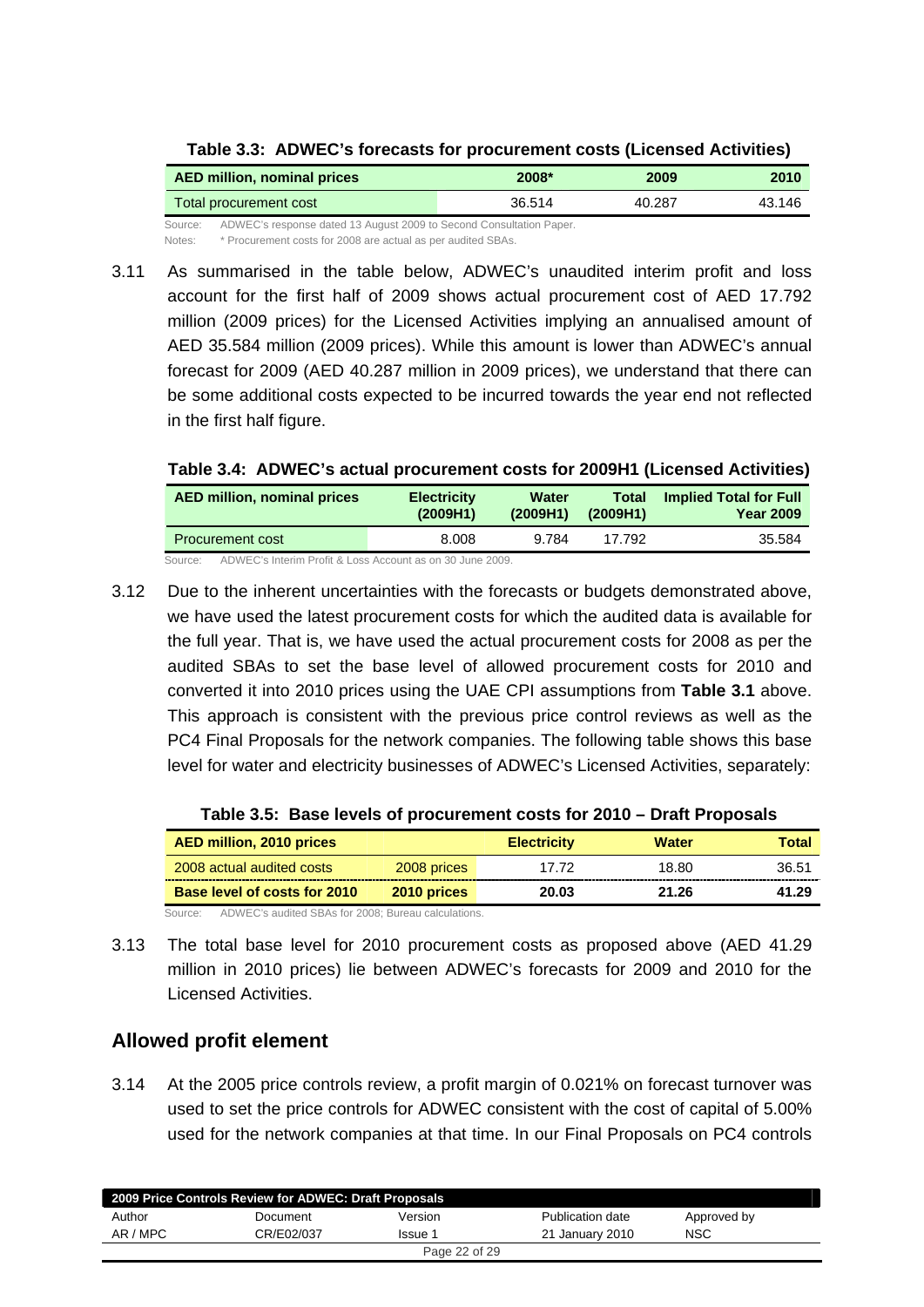for network companies, we have adopted a cost of capital of 4.50% for the network companies. The profit margin on forecast turnover for ADWEC should therefore be adjusted to **0.019%** proportional to the revised cost of capital.

3.15 We have applied this profit margin to ADWEC's forecast of 2010 BST turnover from its 2009 AIS submission to calculate the allowed profit element as follows:

| <b>AED million, 2010 prices</b> |             | <b>Electricity</b> | <b>Water</b> | Total     |
|---------------------------------|-------------|--------------------|--------------|-----------|
| Forecast revenue for 2010       | 2009 prices | 5,040.97           | 5,528.33     | 10,569.29 |
| Forecast revenue for 2010       | 2010 prices | 5.075.53           | 5.566.23     | 10,641.76 |
| Profit margin                   | $\%$        | 0.019%             | 0.019%       |           |
| <b>Allowed profit for 2010</b>  | 2010 prices | 0.96               | 1.05         | 2.01      |

**Table 3.6: Allowed profit element for 2010 – Draft Proposals** 

Source: ADWEC's 2009 AIS; Bureau calculations.

3.16 The estimated profit for each of the two licensed businesses therefore amounts to about AED 1 million per annum.

## **Allowed procurement costs for 2010**

3.17 The price-controlled procurement costs for 2010 have been calculated as follows by adding the proposed base levels of costs and profit elements separately for ADWEC's licensed water and electricity businesses:

| AED million, 2010 prices          |             | <b>Electricity</b> | <b>Water</b> | Total |
|-----------------------------------|-------------|--------------------|--------------|-------|
| Base level of costs for 2010      | 2010 prices | 20.03              | 21.26        | 41.29 |
| Allowed profit for 2010           | 2010 prices | 0.96               | 1.05         | 2.01  |
| Allowed procurement cost for 2010 | 2010 prices | 20.99              | 22.31        | 43.30 |
| Source:<br>Bureau calculations    |             |                    |              |       |

**Table 3.7: Allowed procurement costs for 2010 – Draft Proposals** 

3.18 In total, our Draft Proposals on the allowed procurement costs for 2010 (AED 43.30 million in 2010 prices) are almost the same as ADWEC's forecast for 2010 (AED 43.146 in 2010 prices) for the Licensed Activities as shown in **Figure 3.1** below.

3.19 As explained earlier in this Section 3, these procurement costs will be adjusted in 2010 for actual 2009 CPI. For 2011 onwards, they will adjusted each year by the standard CPI-X indexation and for actual cost deviation and performance as proposed in Section 2.

| 2009 Price Controls Review for ADWEC: Draft Proposals |            |               |                  |             |  |  |
|-------------------------------------------------------|------------|---------------|------------------|-------------|--|--|
| Author                                                | Document   | Version       | Publication date | Approved by |  |  |
| AR / MPC                                              | CR/E02/037 | Issue 1       | 21 January 2010  | <b>NSC</b>  |  |  |
|                                                       |            | Page 23 of 29 |                  |             |  |  |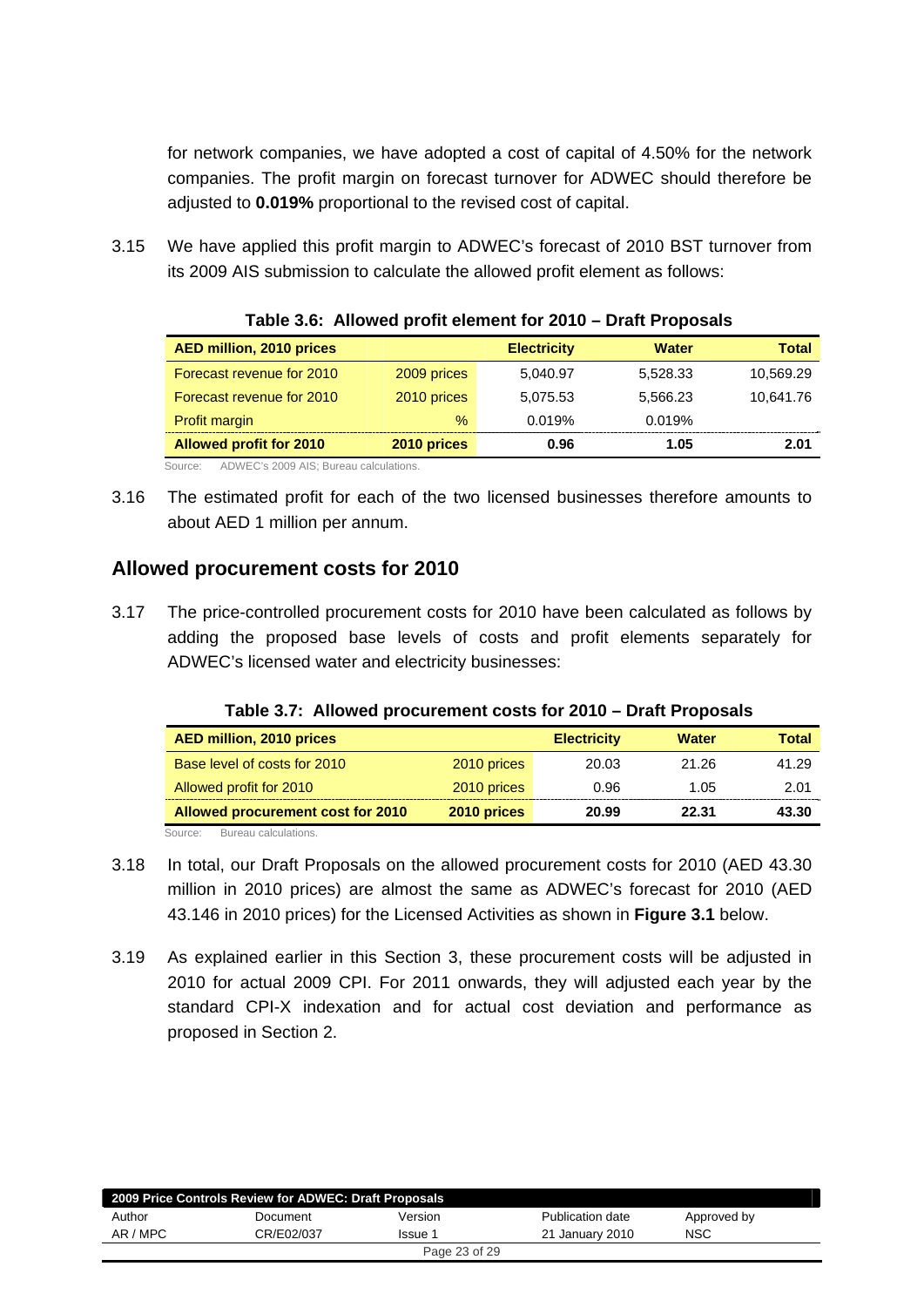

**Figure 3.1: Comparison of Draft Proposals against actual and forecast costs** 

| 2009 Price Controls Review for ADWEC: Draft Proposals |            |               |                  |             |  |  |
|-------------------------------------------------------|------------|---------------|------------------|-------------|--|--|
| Author                                                | Document   | Version       | Publication date | Approved by |  |  |
| AR / MPC                                              | CR/E02/037 | Issue 1       | 21 January 2010  | NSC         |  |  |
|                                                       |            | Page 24 of 29 |                  |             |  |  |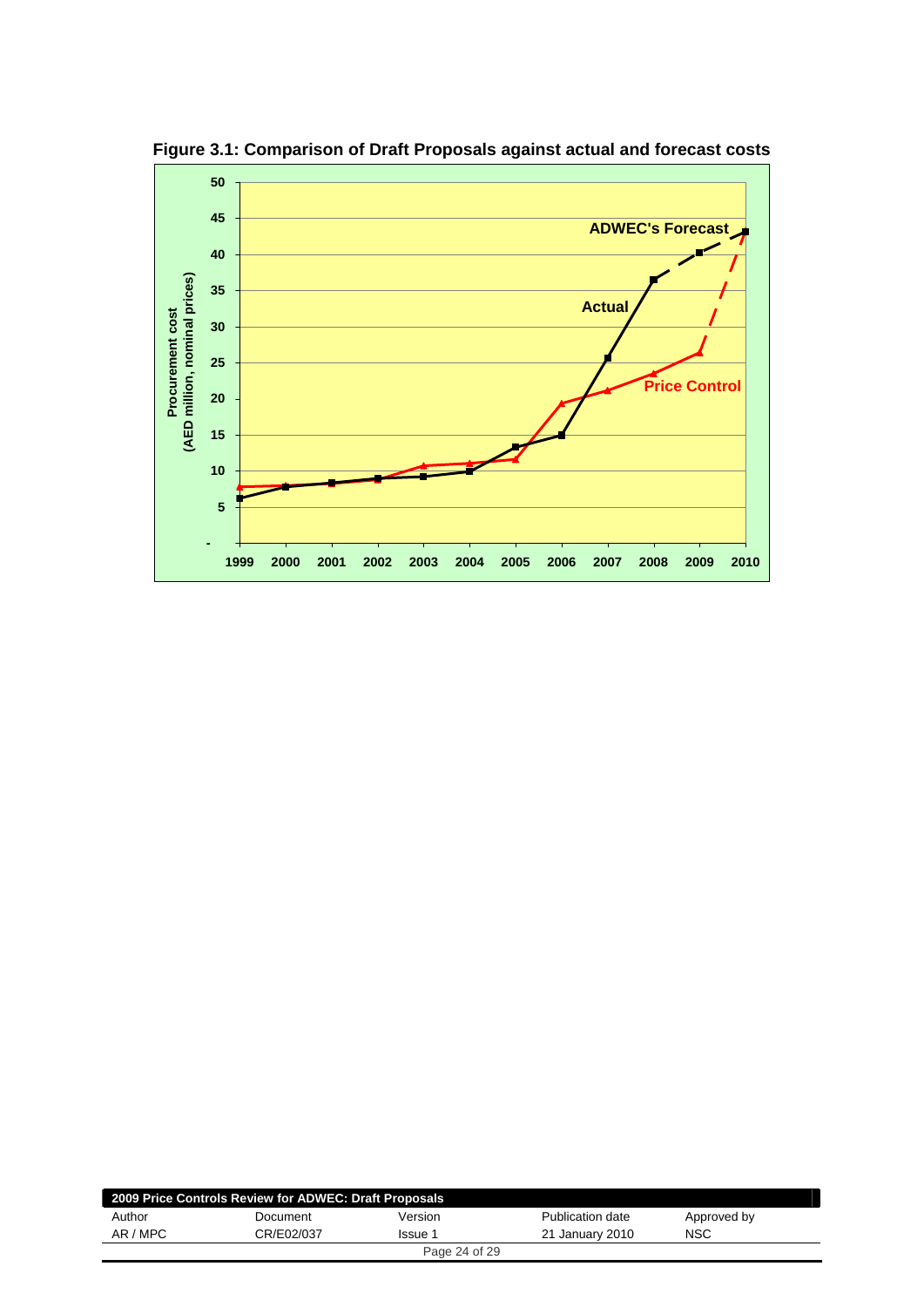## **Introduction**

- 4.1 The current Performance Incentive Scheme (PIS) for both water and electricity businesses of ADWEC has two types of performance indicators:
	- (a) Category A indicators (see **Table 4.1** below) with precise definitions, targets and incentive rates, and an automatic annual revenue adjustment for performance via a term "Q" in the MAR formulae, subject to an overall cap at 4% of price-controlled procurement cost "A" each year; and
	- (b) Category B indicators (see **Table 4.2** below), less precisely defined but subject to a possible financial adjustment at the following review for exceptionally good or poor performance, subject to an overall cap at 2% of price-controlled procurement cost "A" each year.

|                    | <b>Category A indicator</b>      | <b>Performance target</b> | <b>Incentive Rate</b> |
|--------------------|----------------------------------|---------------------------|-----------------------|
| <b>Electricity</b> | <b>Timeliness of Audited SBA</b> | 30 June                   | 20,000 AED/month      |
|                    | Timeliness of Audited PCR        | 31 March                  | 20,000 AED/month      |
|                    | Timeliness of AIS                | 30 September              | 60,000 AED/month      |
|                    | Accuracy of Peak Demand Forecast | $+/-100$ MW               | 1,000 AED/MW error    |
| Water              | Timeliness of Audited SBA        | 30 June                   | 13,000 AED/month      |
|                    | Timeliness of Audited PCR        | 31 March                  | 13,000 AED/month      |
|                    | Timeliness of AIS                | 30 September              | 39,000 AED/month      |
|                    | Accuracy of Peak Demand Forecast | $+/-20$ MIGD              | 4,000 AED/MIGD error  |

#### **Table 4.1: Current Category A Indicators for ADWEC**

Notes: SBAs = Separate Business Accounts; PCR = Price Control Return; AIS = Annual Information Submission

Notes: The incentive rates were set at the same levels for SBAs, PCRs and AIS at the 2005 price controls review. The Bureau and ADWEC have however subsequently agreed to triple the incentive rates for AIS submissions to reflect the cost associated with their preparation and audit.

|  | Table 4.2: Current Category B Indicators for ADWEC |  |
|--|----------------------------------------------------|--|
|--|----------------------------------------------------|--|

| <b>Category B Indicator</b>              |
|------------------------------------------|
| <b>Generation Security Standard</b>      |
| <b>Desalination Security Standard</b>    |
| Interim profit & loss account timeliness |
| Seven-Year Planning Statement timeliness |
| <b>BST</b> timeliness                    |

4.2 This Section 4 summarises the changes we proposed in the Second Consultation Paper and ADWEC's response to that paper. It then sets out our assessment of the issues and Draft Proposals on the PIS along with the calculation of proposed incentive rates for Category A indicators over the new price control period.

|          | 2009 Price Controls Review for ADWEC: Draft Proposals |               |                  |             |  |
|----------|-------------------------------------------------------|---------------|------------------|-------------|--|
| Author   | Document                                              | Version       | Publication date | Approved by |  |
| AR / MPC | CR/E02/037                                            | Issue 1       | 21 January 2010  | NSC         |  |
|          |                                                       | Page 25 of 29 |                  |             |  |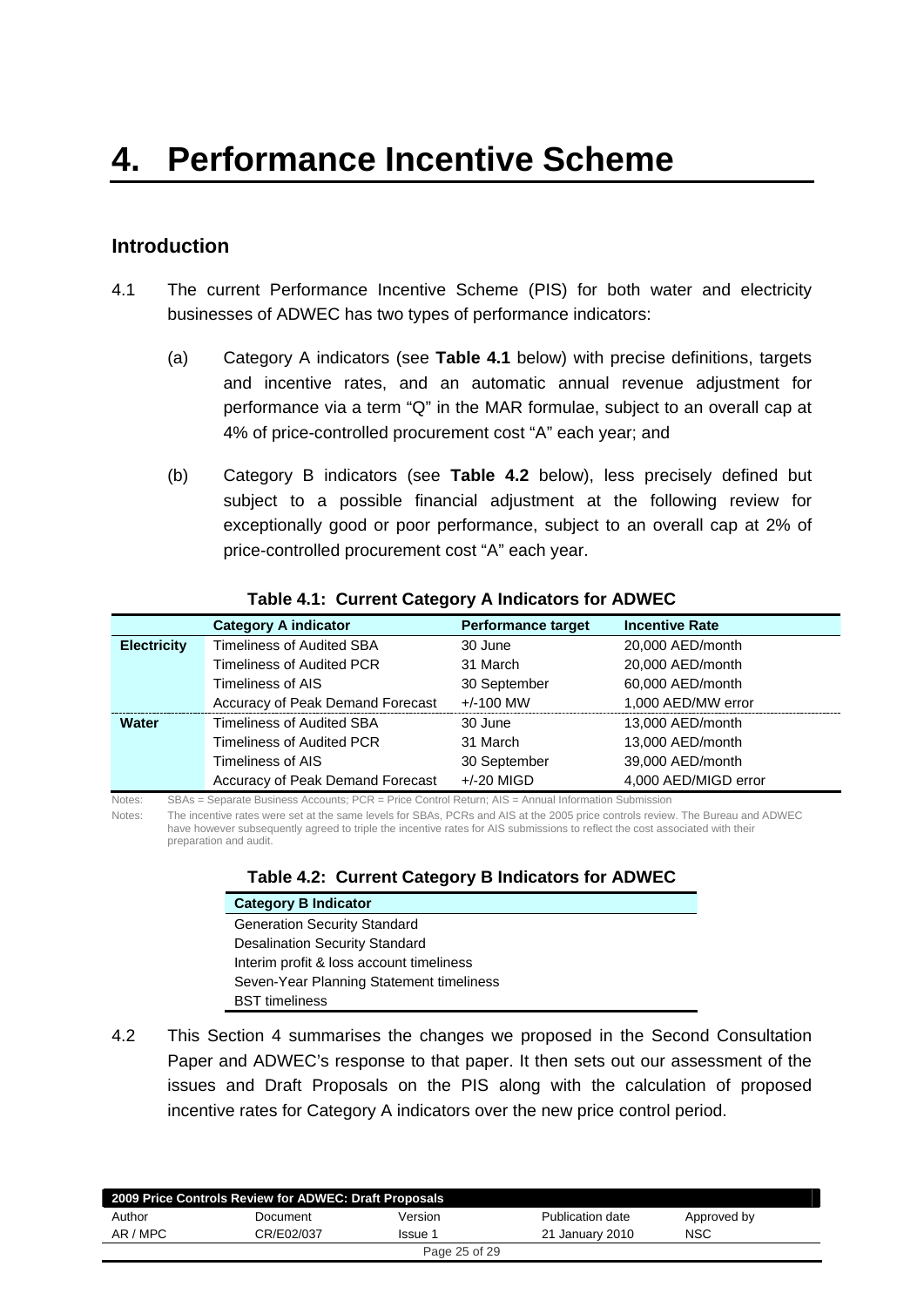# **Second Consultation Paper**

- 4.3 Given the positive results that the PIS has achieved in terms of improving sector companies' performance on the targeted measures, the Second Consultation Paper expressed our thinking to retain the PIS (both Category A and B indicators) for ADWEC with revised incentive rates and with some changes as summarised below:
	- (a) The PIS bonuses for Category A timeliness indicators for audited SBAs and audited PCRs should be removed so that only a penalty for delayed submission will apply (bonuses should be retained for the AIS only).

| <b>Category A indicator</b>   | <b>Current arrangement</b> | <b>First Consultation Paper</b> | <b>Second Consultation Paper</b> |
|-------------------------------|----------------------------|---------------------------------|----------------------------------|
| <b>Audited SBA timeliness</b> | Both bonus / penalty       | Only penalty                    | Only penalty                     |
| <b>Audited PCR timeliness</b> | Both bonus / penalty       | Only penalty                    | Only penalty                     |
| AIS timeliness                | Both bonus / penalty       | Only penalty                    | Both bonus / penalty             |
|                               |                            |                                 |                                  |

#### **Table 4.3: PIS bonuses for Category A timeliness indicators**

Notes: SBAs = Separate Business Accounts; PCR = Price Control Return; AIS = Annual Information Submission

(b) The PIS target dates for both PCRs and SBAs should be changed to 30 April, while extending the target date for AIS to 31 October (consistent with the recent changes for the network companies).

| Table 4.4: PIS target dates for Category A timeliness indicators |
|------------------------------------------------------------------|
|------------------------------------------------------------------|

| <b>Category A indicator</b>   | <b>Current target dates</b> | <b>First Consultation Paper</b> | <b>Second Consultation Paper</b> |
|-------------------------------|-----------------------------|---------------------------------|----------------------------------|
| <b>Audited SBA timeliness</b> | 30 June                     | 30 April                        | 30 April                         |
| <b>Audited PCR timeliness</b> | 31 March                    | 30 April                        | 30 April                         |
| AIS timeliness                | 30 September                | 31 October                      | 31 October                       |

Notes: SBAs = Separate Business Accounts; PCR = Price Control Return; AIS = Annual Information Submission

- (c) With the timeliness of BST and 7YS submissions incentivised through annual adjustments as proposed in Section 2, these submissions should be removed from the Category B.
- (d) The Bureau would consider increasing the incentive rates otherwise calculated for the AIS timeliness indicator to reflect the associated costs (in line with the current arrangement).

# **ADWEC's response to Second Consultation Paper**

- 4.4 In its response to the Second Consultation Paper, ADWEC made the following comments:
	- (a) ADWEC argued for retaining bonuses for all Category A timeliness indicators to support ADWEA strategy planning, implementation of a balance score card and performance appraisal for the work.

| 2009 Price Controls Review for ADWEC: Draft Proposals |            |         |                  |             |  |  |
|-------------------------------------------------------|------------|---------|------------------|-------------|--|--|
| Author                                                | Document   | Version | Publication date | Approved by |  |  |
| AR / MPC                                              | CR/E02/037 | Issue 1 | 21 January 2010  | <b>NSC</b>  |  |  |
| Page 26 of 29                                         |            |         |                  |             |  |  |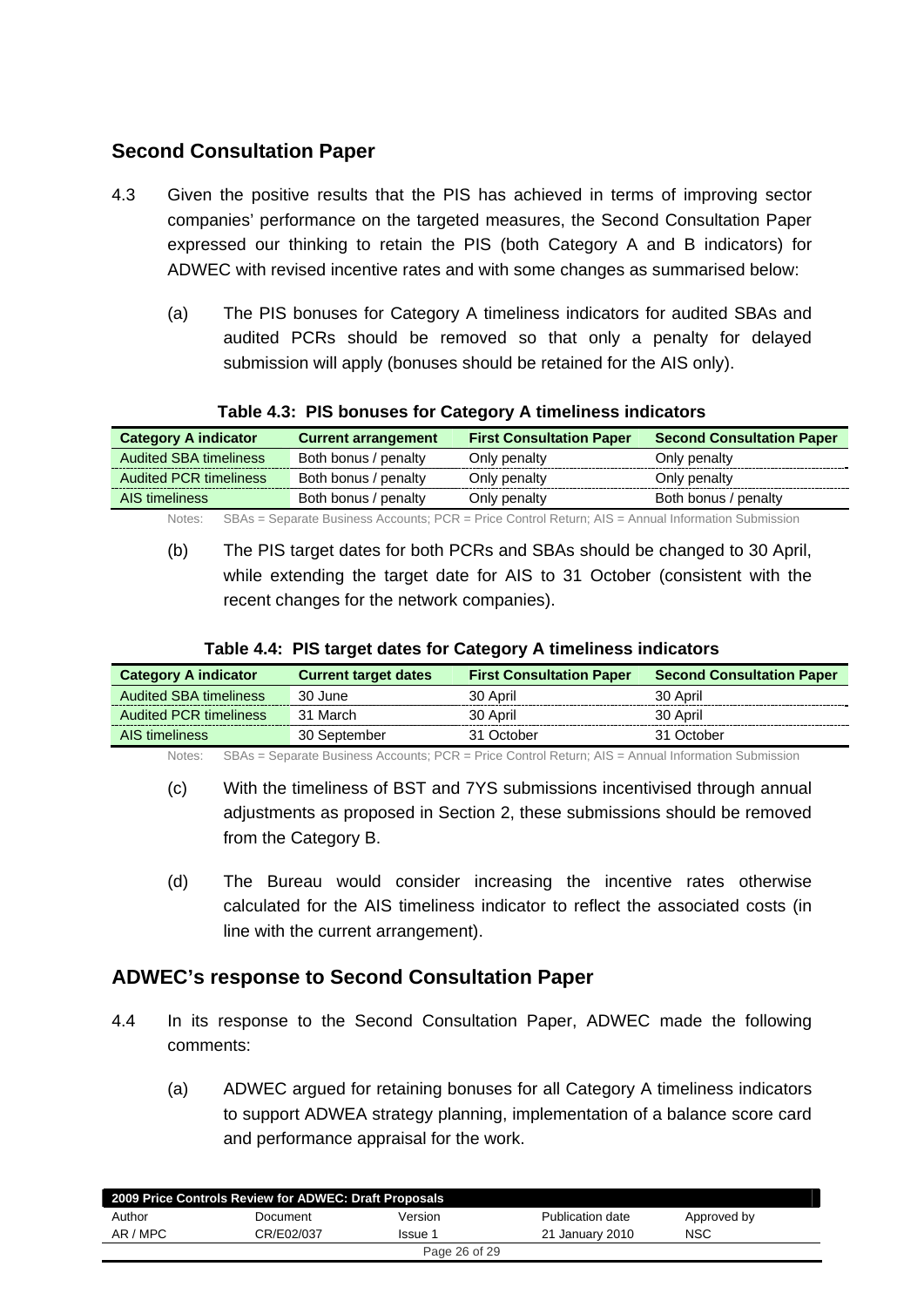- (b) It concurred with our thinking to extend the target date for AIS to 31 October to harmonise its three annual work streams namely the budgeting, BST and AIS.
- (c) ADWEC desired to explore the possibility of widening the forecasting accuracy margins (100 MW and 20 MIGD for electricity and water, respectively) for peak demand accuracy-related Category A indicators in view of the associated uncertainties.
- (d) Finally, ADWEC suggested an annual submission of future fuel supply requirement forecasts by 1 June each year as an additional Category B indicator. This would provide a high level status of the adequacy or otherwise of primary fuel inputs to the sector and identify the required actions.

#### *Bureau's assessment*

- 4.5 We have given further consideration to the issues raised by ADWEC and propose the following changes to the PIS:
	- (a) In line with our Final Proposals on PC4 for the network companies and in recognition of the additional work required, we now propose continuation of both bonuses and penalties for submissions of audited PCRs as well as for the AIS.
	- (b) For the peak demand forecast accuracy-related Category A indicators, we propose to define the forecasting accuracy margins in percentage terms to allow higher margins in absolute terms as the peak demands increase. In this regard, we propose that bonuses should apply when actual peak demands are within +/-2% of forecasts; otherwise penalties should apply. We consider this error margin to be reasonable and consistent with the 2% margin allowed in ADWEC's licence before a penalty interest rate is applied to the correction factor.
	- (c) In line with our Final Proposals on PC4 for the network companies, we also propose that the bonuses and penalties for demand forecast accuracy-related Category A indicator should be subject to a cap of 1% of ADWEC's pricecontrolled procurement cost. Each of the three Category A timeliness indicators remains subject to caps on bonuses (6 times incentive rate) and penalties (12 times incentive rate) as at present, wherein the bonus is also calibrated at 1% of the allowed procurement cost (as discussed in paragraph 4.6 below). There will therefore be no need for the existing overall cap on Category A indicators. The overall cap for Category B indicators will also be

| 2009 Price Controls Review for ADWEC: Draft Proposals |            |         |                  |             |  |  |  |
|-------------------------------------------------------|------------|---------|------------------|-------------|--|--|--|
| Author                                                | Document   | Version | Publication date | Approved by |  |  |  |
| AR / MPC                                              | CR/E02/037 | Issue 1 | 21 January 2010  | <b>NSC</b>  |  |  |  |
| Page 27 of 29                                         |            |         |                  |             |  |  |  |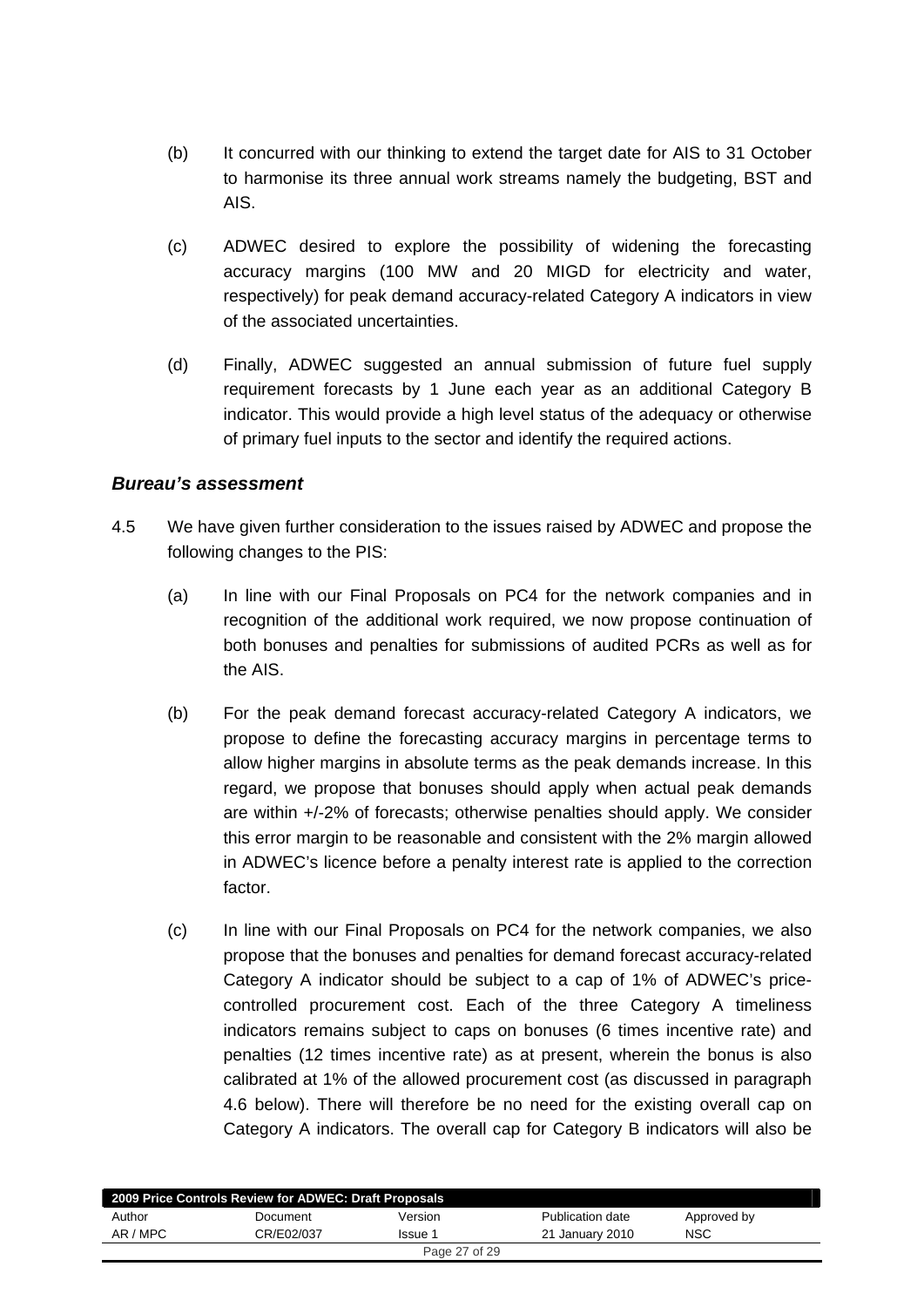reduced from existing 2% to 1% of procurement cost for each year of the control period.

(d) We accept ADWEC's suggestion for the additional Category B indicator relating to fuel requirements forecast and request further details on the contents of the proposed submission (for example, a sample report).

#### **Revised Incentive Rates**

- 4.6 **Table 4.5** below shows the calculation of the revised incentive rates for ADWEC's Category A indicators based on the procurement cost proposed in Section 3. We have applied the same methodology to this calculation as used at the previous price control reviews; that is:
	- (a) first, we determine the amount 'at stake' for each Category A indicator based on 1% of the proposed procurement cost for the relevant business; and
	- (b) then, the incentive rate for each indicator (rounded off appropriately) is calculated by dividing the amount at stake by a scheme calibration assumption as follows:
		- (i) for all timeliness indicators: 6 month delay; and
		- (ii) for demand forecasting indicators: 2% error.
- 4.7 As at present, the incentive rates for AIS timeliness indicators have been set to three times the rates otherwise calculated to reflect the costs associated with the procurement of the Technical Assessor report in that case.

|              |                    | <b>Procurement</b><br>Cost | Incentive amount<br>for each indicator | <b>SBA and PCR</b><br>timeliness indicator | <b>AIS timeliness</b><br>indicator | Demand forecasting<br>indicator |
|--------------|--------------------|----------------------------|----------------------------------------|--------------------------------------------|------------------------------------|---------------------------------|
|              |                    | (AED million)              | (AED)                                  | (AED / month)                              | (AED / month)                      | (AED / 1%)                      |
| <b>ADWEC</b> | <b>Electricity</b> | 20.990                     | 209.896                                | 35,000                                     | 105,000                            | 105,000                         |
| <b>ADWEC</b> | <b>Water</b>       | 22.308                     | 223,080                                | 37,000                                     | 112,000                            | 112,000                         |

**Table 4.5: Incentive rates for Category A Indicators – Final Proposals** 

| 2009 Price Controls Review for ADWEC: Draft Proposals |            |         |                  |             |  |  |  |
|-------------------------------------------------------|------------|---------|------------------|-------------|--|--|--|
| Author                                                | Document   | Version | Publication date | Approved by |  |  |  |
| AR / MPC                                              | CR/E02/037 | Issue 1 | 21 January 2010  | <b>NSC</b>  |  |  |  |
| Page 28 of 29                                         |            |         |                  |             |  |  |  |